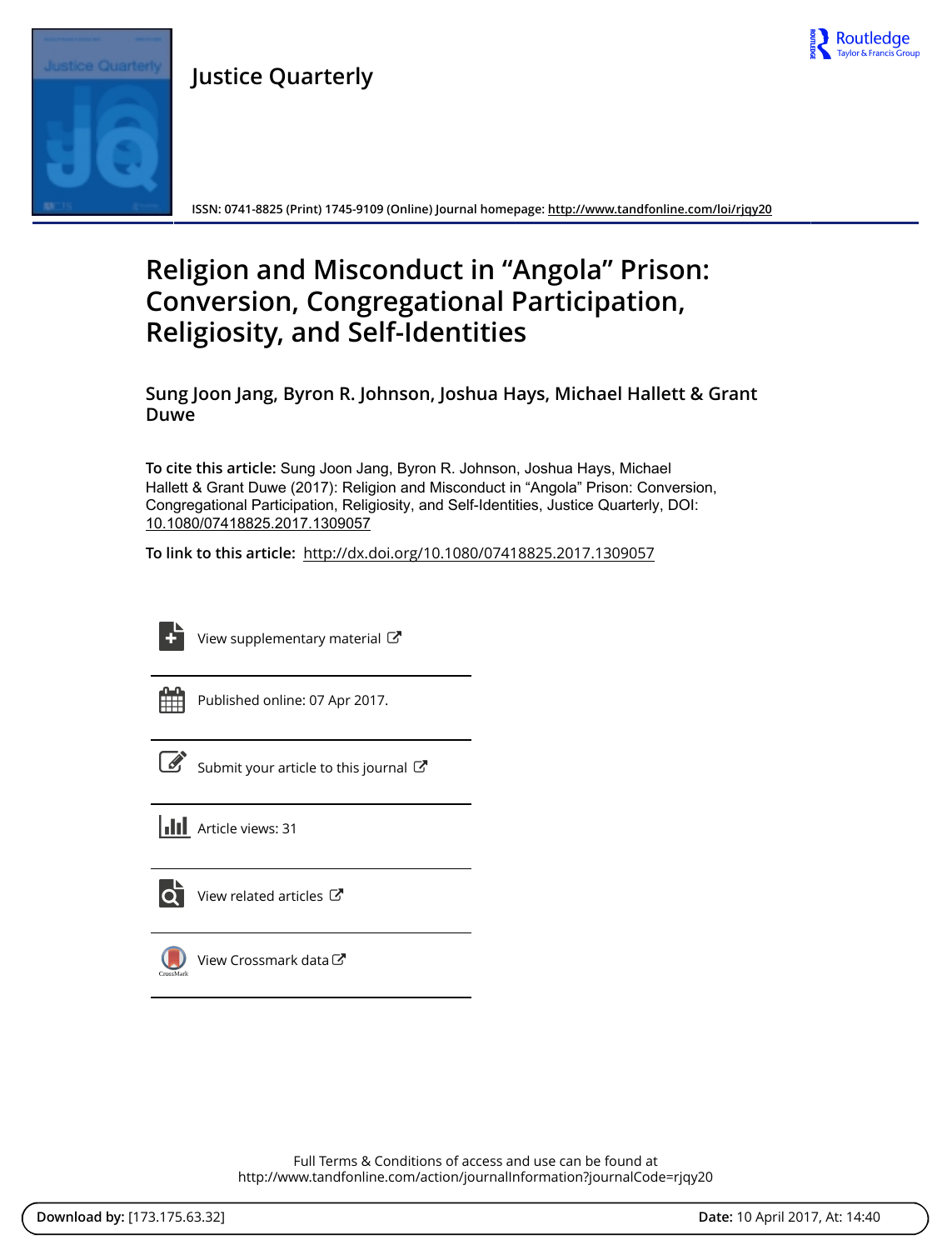#### Check for updates

# Religion and Misconduct in "Angola" Prison: Conversion, Congregational Participation, Religiosity, and Self-Identities\*

# Sung Joon Jang, Byron R. Johnson, Joshua Hays, Michael Hallett and Grant Duwe

Prior research tends to find an inverse relationship between inmates' religion and misconduct in prison, but this relationship has lacked empirical explanation. We therefore propose the religion-misconduct relationship is mediated by inmates' identity transformation on existential, cognitive, and

Sung Joon Jang is a research professor of Criminology and Co-director of Program on Prosocial Behavior at the Institute for Studies of Religion at Baylor University. His research on the effects of religion, family, school, and peers on crime and drug use has appeared in various journals of criminology and sociology. Jang is leading a series of studies on the process of identity transformation among inmates participating in a prison-based seminary and the effect of mentoring program on positive youth development and recidivism among juvenile offenders. Byron R. Johnson is a distinguished professor of the Social Sciences at Baylor University. He is the founding director of the Baylor Institute for Studies of Religion. His newest books are The Angola prison seminary (Routledge, 2016) and The quest for purpose: The collegiate search for a meaningful life (SUNY Press, 2017). Joshua Hays is a research associate for Baylor University's Institute for Studies of Religion. His research focuses on the influence of religion on desistance from crime understood through qualitative prison inmate ethnography. Michael Hallett is a professor in the Department of Criminology & Criminal Justice at the University of North Florida. His work has appeared in numerous books and journals including Punishment & Society, Journal of Offender Rehabilitation, Critical Criminology, and others. Hallett received the Gandhi, King, Ikeda Award from Morehouse College for his book Private prisons in America: A critical race perspective (University of Illinois Press). Hallett has been principal investigator on grants from the US Department of Justice, Florida Department of Juvenile Justice, Jesse Ball DuPont Foundation, and several other organizations. Grant Duwe is the director of Research for the Minnesota Department of Corrections, where he forecasts the state's prison population, conducts program evaluations and research studies, and develops risk assessment instruments. His work has recently been published in Criminal Justice and Behavior, Criminology & Public Policy, and Criminal Justice Policy Review. He is currently a non-resident scholar with Baylor University's Institute for Studies of Religion and a visiting fellow with the Bureau of Justice Statistics. Correspondence to: Sung Joon Jang, Institute for Studies of Religion, Baylor University, Waco, TX, USA. E-mail: [Sung\\_Joon\\_Jang@baylor.edu](mailto:Sung_Joon_Jang@baylor.edu)

\*An early version was presented at the 2015 Annual Meetings of the American Society of Criminology, Washington, DC.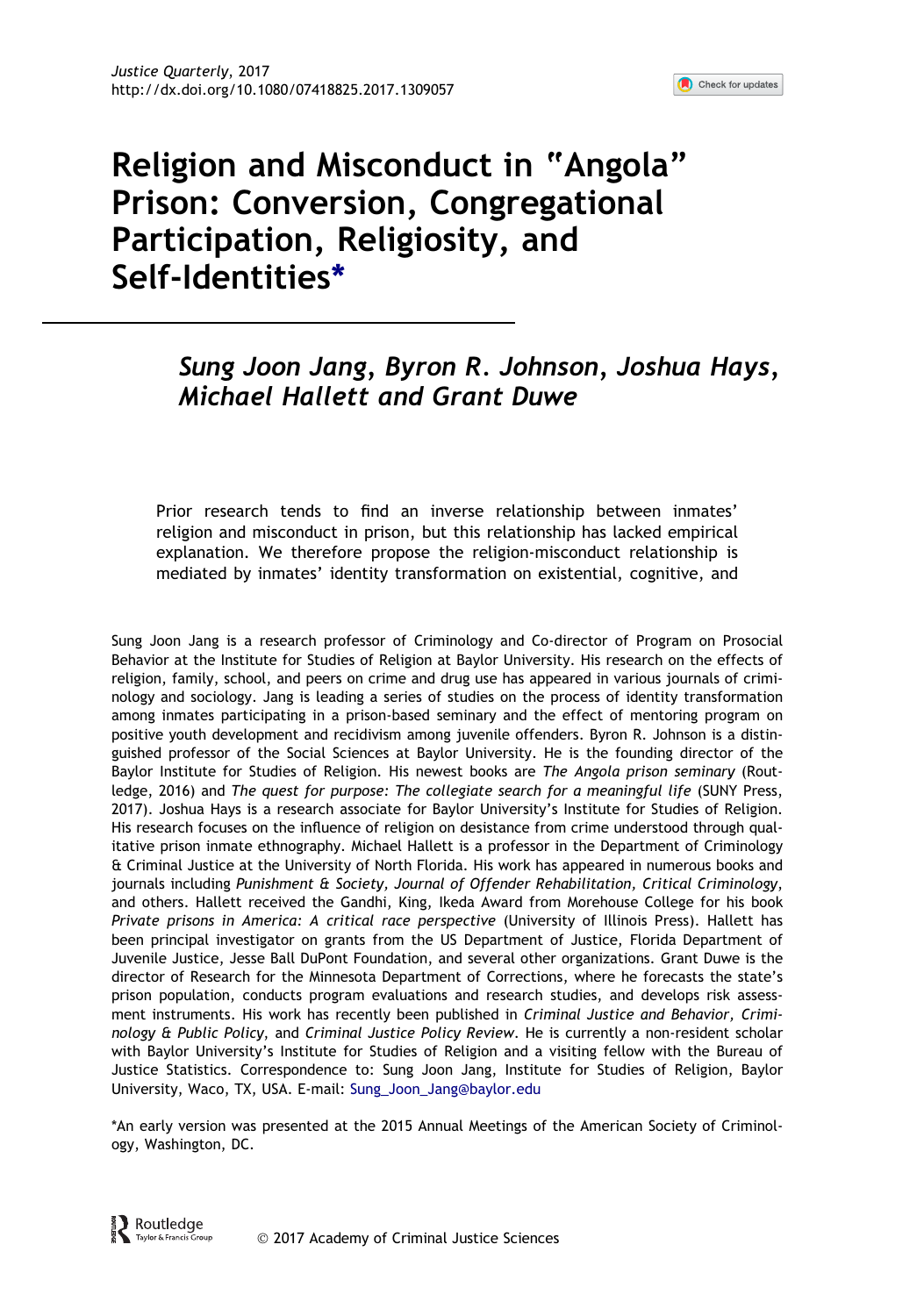<span id="page-2-0"></span>emotional dimensions. To test the mediation, we conducted a survey of inmates at the Louisiana State Penitentiary (a.k.a. "Angola"). Controlling for inmates' sociodemographic and criminal backgrounds, we estimated a latent-variable structural equation model of disciplinary convictions. Results showed that inmates' religious conversion and, to a lesser extent, religiosity itself were positively related to existential and cognitive transformations as well as a "crystallization of discontent," which were in turn associated with two types of emotional transformation in the expected direction. The crystallization of discontent and transformation in negative affect were related to disciplinary convictions as hypothesized, and their mediation of the effects of conversion and religiosity on misconduct were found to be significant.

Keywords religion; misconduct; "Angola" prison; conversion; identity transformation

Imprisonment is an "extreme stressor" or strain of high magnitude and long duration (Agnew, [1992, 2006\)](#page-24-0) and is thus likely to lead prisoners to break institutional rules unless they cope with the strain by legitimate means (Blevins, Listwan, Cullen, & Jonson, [2010;](#page-24-0) Clear et al., [1992;](#page-24-0) Leban, Cardwell, Copes, & Brezina, [2016;](#page-26-0) Thomas & Zaitzow, [2006\)](#page-27-0). One legitimate coping mechanism available in prison is religion, which not only tends to help prisoners adjust to life in prison but may also contribute to rehabilitation (Clear & Sumter, [2002;](#page-24-0) Hallett, Hays, Johnson, Jang, & Duwe, [2015, 2016](#page-25-0); Johnson, [2011;](#page-26-0) Koenig, [1995;](#page-26-0) Maruna, Wilson, & Curran, [2006](#page-26-0)). Religiousness has been found to be inversely related to deviant behavioral outcomes of strain, such as infractions, among prison inmates (e.g. Kerley, Matthews, & Schulz, [2005](#page-26-0); O'Connor & Perreyclear, [2002\)](#page-26-0), as is the case for the general population (Jang & Johnson, [2003](#page-25-0); Johnson & Jang, [2010\)](#page-26-0).

The inverse relationship between religion and misconduct in prison has been found in both quantitative and qualitative research, and prisoners often attribute it to religion-based identity transformation when asked in their personal interviews (Clear, Hardyman, Stout, Lucken, & Dammer, [2000;](#page-24-0) Clear & Sumter, [2002;](#page-24-0) Johnson, [2011](#page-26-0); Kerley, Matthews, & Blanchard, [2005;](#page-26-0) Maruna et al., [2006\)](#page-26-0). This potential explanation reported in qualitative research, however, has rarely been tested based on quantitative data. To fill this gap in research, we examine whether existential, cognitive, and emotional identity transformations (Farrall, [2005](#page-25-0); Giordano, Cernkovich, & Rudolph, [2002;](#page-25-0) Giordano, Schroeder, & Cernkovich, [2007](#page-25-0); Paternoster & Bushway, [2009](#page-27-0)) mediate relationships between three measures of inmate's religiousness—conversion, participation in religious congregations, and individual religiosity—and misconduct in prison.

To examine empirically the relationships among inmate's religiousness, identity transformations, and misconduct in prison, we conducted an anonymous survey of 2,249 inmates at America's largest maximum-security prison, the Louisiana State Penitentiary (a.k.a. Angola). Latent-variable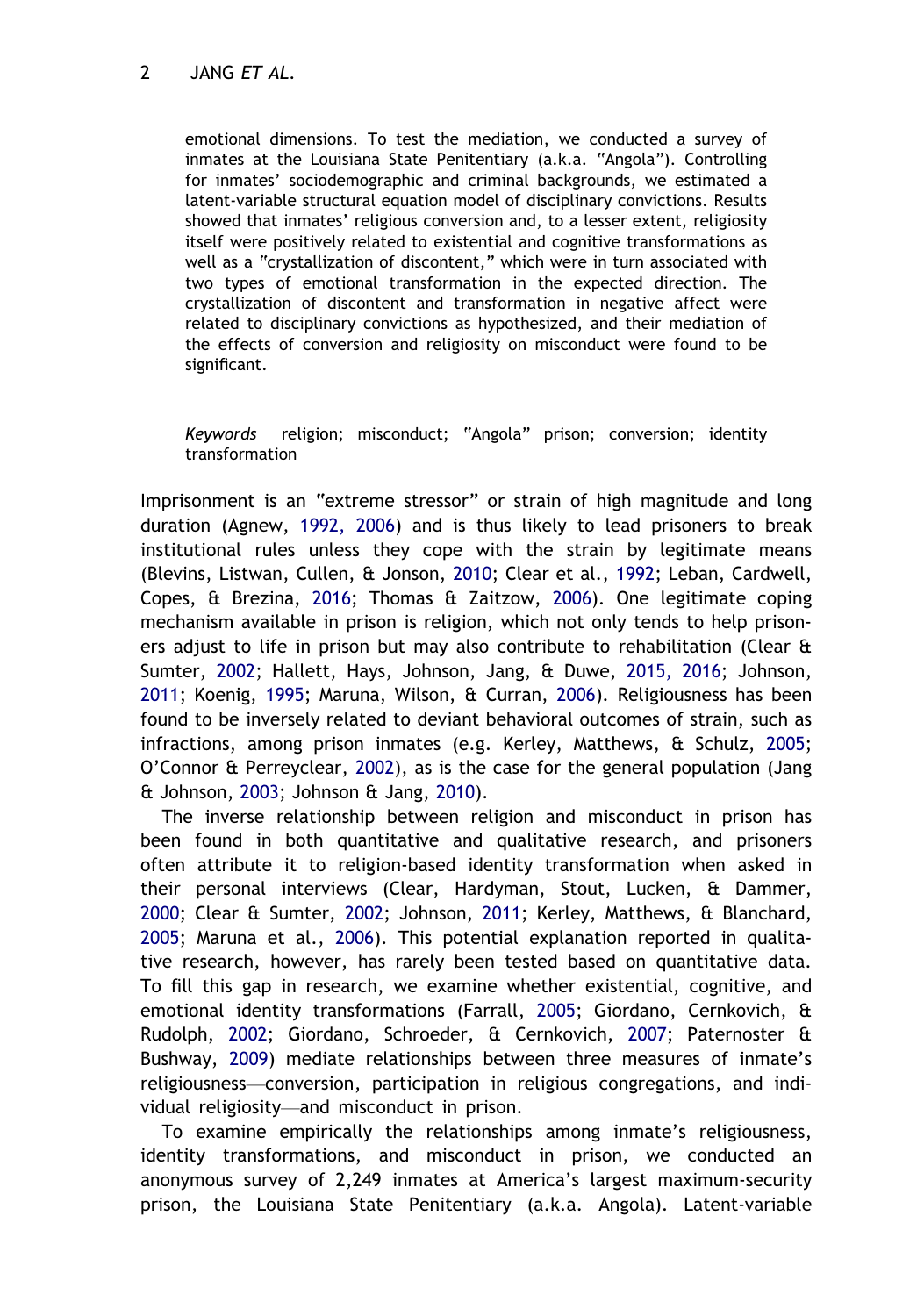<span id="page-3-0"></span>structural equation modeling was applied to analyze data from the survey. This paper begins with a discussion of key concepts included in our theoretical model and a review of prior research on prison misconduct. After presenting the model of hypothesized relationships, we briefly describe the research site before explaining our data and measures. Finally, results are presented, and implications of our findings and suggestions for future research are discussed.

#### Religion and Identity Transformation

Inmates are likely to question their self-identity as a result of the "hitting rock bottom" strain of imprisonment (Blevins et al., [2010](#page-24-0); Clear et al., [2000;](#page-24-0) Maruna et al., [2006\)](#page-26-0) and see their isolation as "an opportunity for identity work" and rewriting their personal narrative (O'Donnell, [2014](#page-26-0), p. 258). They may turn to religion in order to address their identity crisis, and their religious involvement, whether it takes place before or after a possible conversion experience, is expected to contribute to identity transformation.<sup>1</sup>

We conceptualize identity transformation as a *process* of developing a new self-identity rather than a discrete event of abrupt self-change (Johnson,  $2011$ ).<sup>2</sup> If observed at any point in time, inmates are expected to be different in their progress in identity transformation. Inmates who have advanced ahead of others in the process are more likely to show signs of identity transformation than those who are behind, slow, or not even in the process.

Identity transformation via religion is a cognitive process in that it involves a change in worldview and self-concept, which may lead an inmate to see and interpret reality differently, as a result of a new "living narrative" (Smith, [2003](#page-27-0)) or meaning system of religion. Religion that separates a "new self" from an "old self" (James, [1902/2007](#page-25-0)) allows the inmate to have a second chance in life, whether the new self is claimed to be a gift from God or a "good core self" that already existed in him or her (Johnson, [2011;](#page-26-0) Maruna, [2001](#page-26-0)). It is also an emotional process because it includes dealing with inmate guilt stemming from a criminal past as well as anger and depression related to imprisonment and its resultant losses (Clear et al., [2000](#page-24-0)). We therefore need to examine both cognitive and emotional dimensions of identity transformation.

<sup>1.</sup> Qualitative interviews we conducted with over 100 inmates at Angola illuminate the timing of religious conversion and add valuable context to our cross-sectional survey data. While each individual's experience is of course unique, a majority of those inmates reporting religious conversion date the experience to a "rock bottom" moment, such as a point shortly after their arrest, conviction, or arrival at Angola.

<sup>2.</sup> While we conceptualize religious conversion as process in this paper, interview narratives revealed a certain tension between conversions as momentary decisions and the ongoing process of identity transformation through exposure to further spiritual influences, reflecting rival paradigms of religious conversion in both empirical studies (Gooren, [2010;](#page-25-0) Rambo, [1993](#page-27-0)) and theological treatments (McKnight, [2002;](#page-26-0) Peace, [2004\)](#page-27-0).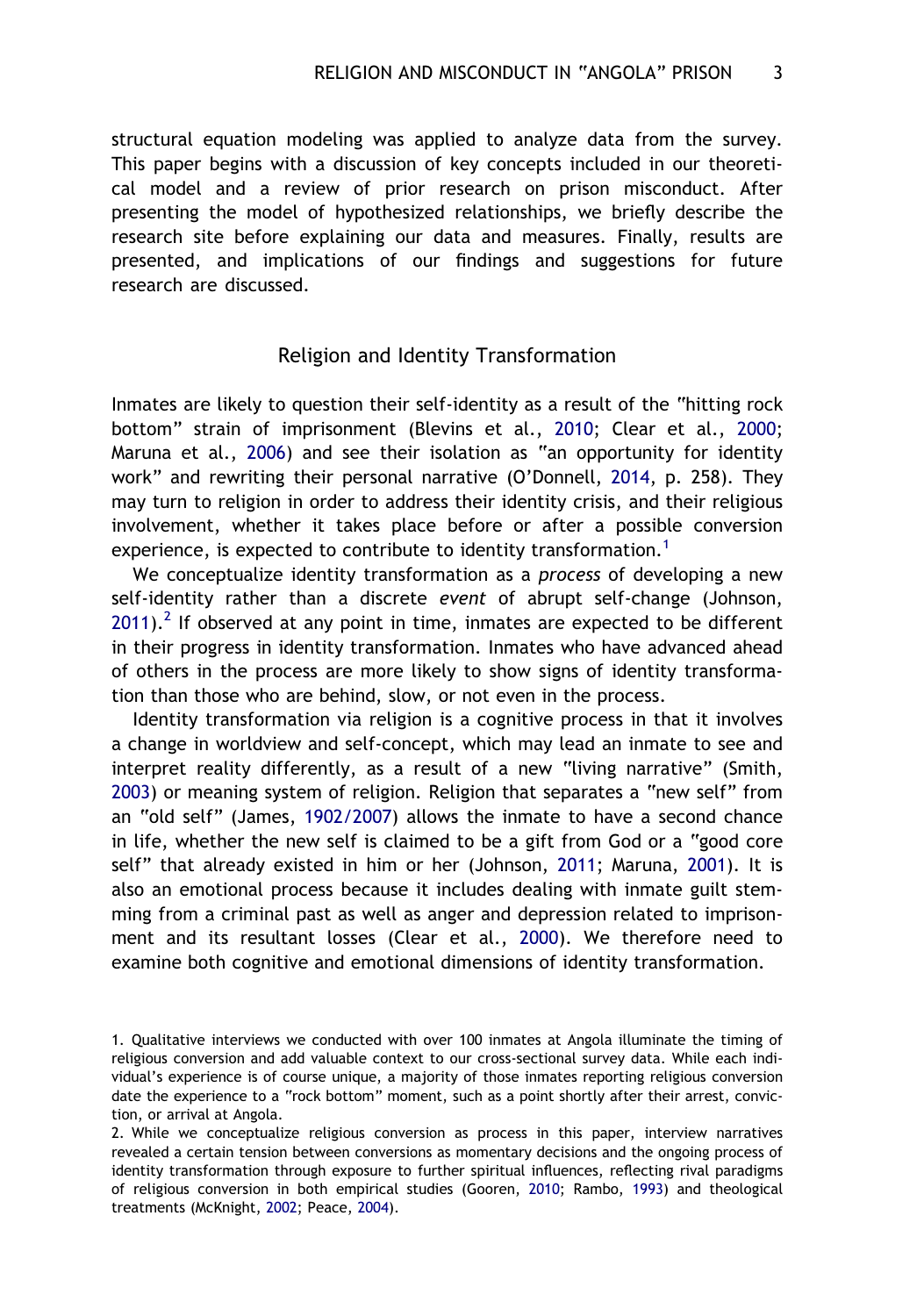<span id="page-4-0"></span>Our conceptualization of identity transformation is thus built in part upon criminological theories of cognitive and emotional identity transformation, proposed by Giordano et al. [\(2002](#page-25-0), [2007](#page-25-0)) and Paternoster and Bushway ([2009](#page-27-0)). We apply the theories of criminal desistance to the explanation of misconduct among prisoners under the assumption that crime and misconduct are behavioral outcomes of a common underlying propensity to deviance as prior research reviewed above tends to show (see also Osgood, Johnston, O'Malley, & Bachman, [1988](#page-26-0)).

First, Giordano's symbolic interactionist theory suggests that four types of interrelated "cognitive transformations" are necessary for desistance from crime (Giordano et al., [2002](#page-25-0)): (1) one's openness to change (a general cognitive readiness for change), (2) one's exposure to a particular hook (or set of hooks) for change and its perceived meaning or importance for the individual, (3) one's construction of a conventional "replacement self" or new identity, and (4) one's perception of crime to be negative, unviable, or even personally irrelevant. Inmates in cognitive transformation are expected to display different levels of these characteristics, depending on their status in the process.

Giordano later added to her initial theory the concept of "emotional self" based on the neo-Meadian view that human cognitions and emotions forge a variety of interconnections rather than being oppositional forces (Giordano et al., [2007](#page-25-0)). A motivation for change involves not only cognitive but also "emotional transformations" that lead to "an increased ability to regulate or manage the emotions in socially acceptable ways" (p. 1610). Inmates in emotional transformation are more likely to be able to regulate and manage their emotions, thereby identifying themselves with socially acceptable, positive emotions, than those who are not in the process or lag behind. Besides this "transformation in positive affect," they are expected to display their "transformation in negative affect," being less likely to identify themselves with negative emotions.

For Giordano et al. [\(2002](#page-25-0)), religion is one of the major hooks for change among offenders. They argue that religion is an important catalyst for changes that offenders make as it provides an "all-encompassing blueprint for behavior and a highly prosocial replacement self" (p. 1037) that are crucial for cognitive transformations.3 Religion would also facilitate emotional transformations as religiosity is positively related to positive emotions and inversely to negative

<sup>3.</sup> Although this study, being cross-sectional, cannot address whether exposure to religion leads to cognitive transformation or vice versa, we propose the former causation for the religiontransformation relationship based on our data from interviews. As in Giordano et al.'s [\(2002\)](#page-25-0) research, oftentimes it appears based on our interview data that exposure to the "hooks" of faith, in fact, often precedes "openness to change." Interviewees frequently described exposure to some type of "hook for change" that prompted their openness to conversion, whether the influence of a cellmate, a Bible available in the parish jail, or their relationship with a chaplain or religious volunteer. Conversion and, particularly, its narratives then contribute to cognitive transformation. Definitive answers to the question about causal ordering, however, require more research.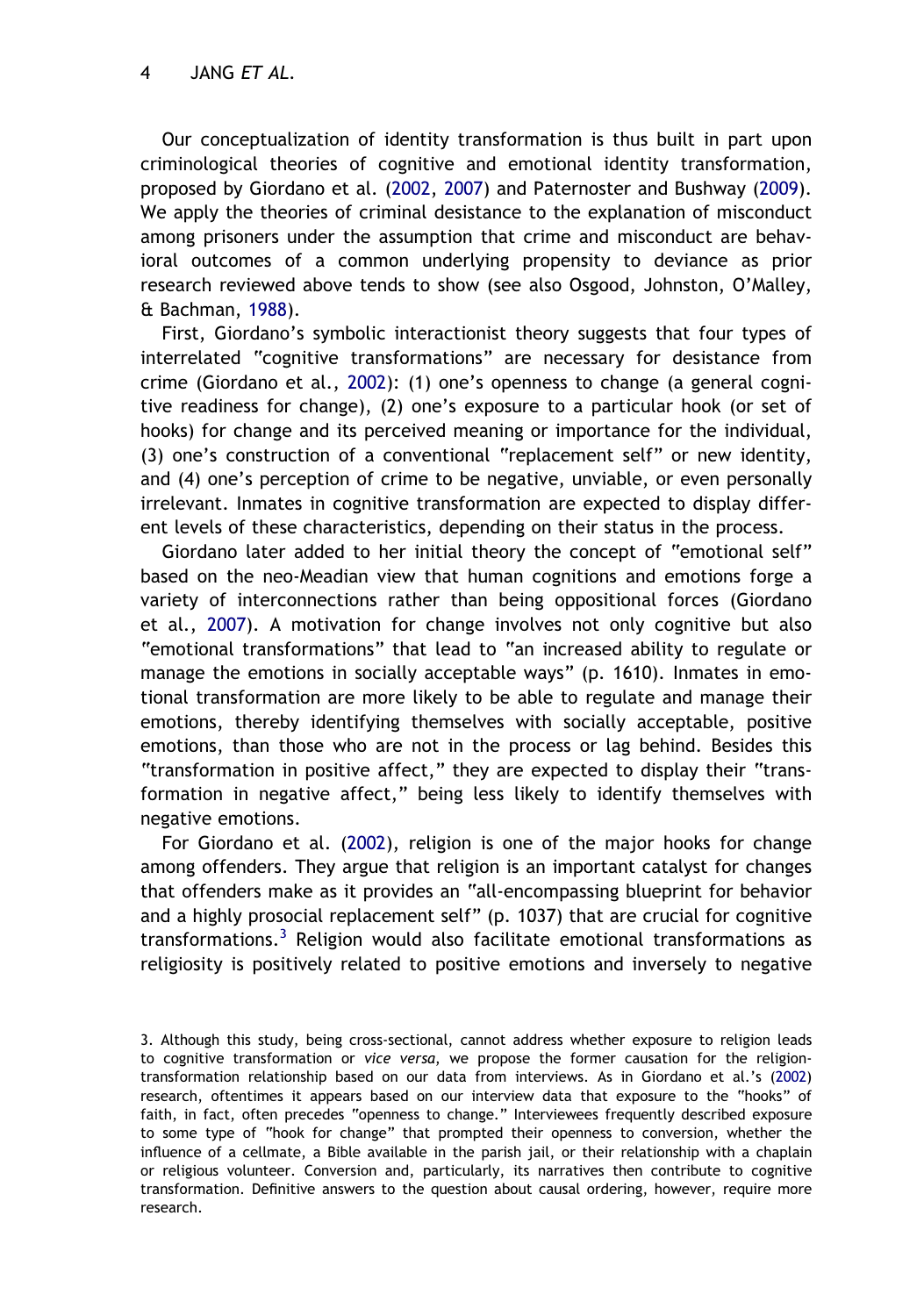<span id="page-5-0"></span>emotions (e.g. Koenig, King, & Carson, [2012\)](#page-26-0). In addition, religious conversion leads to building alternative interpersonal ties, which in turn help offenders stay on the course of cognitive and emotional transformations.

Second, Paternoster and Bushway ([2009,](#page-27-0) p. 1105) proposed an identity theory of desistance from a rational choice perspective based on "a distinction between … one's current or working identity and … the kind of person that one wishes to be—and, more importantly, not be ['feared self']—in the future: one's possible self." The criminal identity is fine to offenders as long as they perceive it to be more beneficial than harmful. It becomes problematic, however, as they increasingly see "failures or dissatisfactions across many aspects of [their] life [being] linked together and attributed to the criminal identity itself" (p. 1123). The cognitive process of linking, called "crystallization of discontent," weakens their attachment to the criminal identity and provides offenders with the initial motivation to break from crime and engage in a deliberate act of intentional self-change, which begins with a new, anticriminal identity. Inmates who engage in crystallization of discontent are more likely to be conscious of their feared selves and thus intentional about changing themselves to achieve their possible selves than those who do not.

Paternoster and Bushway [\(2009](#page-27-0)) did not discuss religion in their theory, but their distinction between one's current identity (and its extension, feared self) and possible self parallels religion's distinction between old and new self (James, [1902/2007\)](#page-25-0). Religion not only separates between the two but also offers a cognitive blueprint detailing how to move from old self to new. The Bible teaches, for example, if one repents (no matter what has been done, even murder), he or she is forgiven and becomes a new creation (Acts 2:38; 2 Cor. 5:17). The process of repentance involves crystallization of discontent as offenders see how their failures across the board are linked together, being attributable to their old self (i.e. being a sinner). This suggests that religion should contribute to inmates engaging in crystallization of discontent.

Next, in addition to the cognitive and emotional dimensions of identity transformation, we propose to examine a third, existential dimension, which concerns an individual's self-transcendent search for a meaningful identity and the emotions the search entails, because existentialism captures the internal changes in self-identity and their processes (Farrall, [2005\)](#page-25-0). We assume, therefore, that offenders (like non-offenders) are existential as well as cognitive and emotional beings in the sense that they are in need of an existentially meaningful identity (Emmons, [1999;](#page-25-0) Frankl, [1946/1984;](#page-25-0) [2000](#page-25-0); Tillich, [1957\)](#page-27-0). Offenders may occasionally feel empty inside or meaningless but tend to dismiss this need for meaning and purpose until they are forced to deal with the existential identity crisis, which generates intense feelings of ontological insecurity and existential frustration (Frankl, [1946/1984\)](#page-25-0). Such a moment may come when offenders are incarcerated (see note 1) and their self-identity is fundamentally questioned (Maruna et al., [2006\)](#page-26-0).

As a result, prisoners may go through the process of existential transformation, in which they search for meaning and purpose in life for the first time or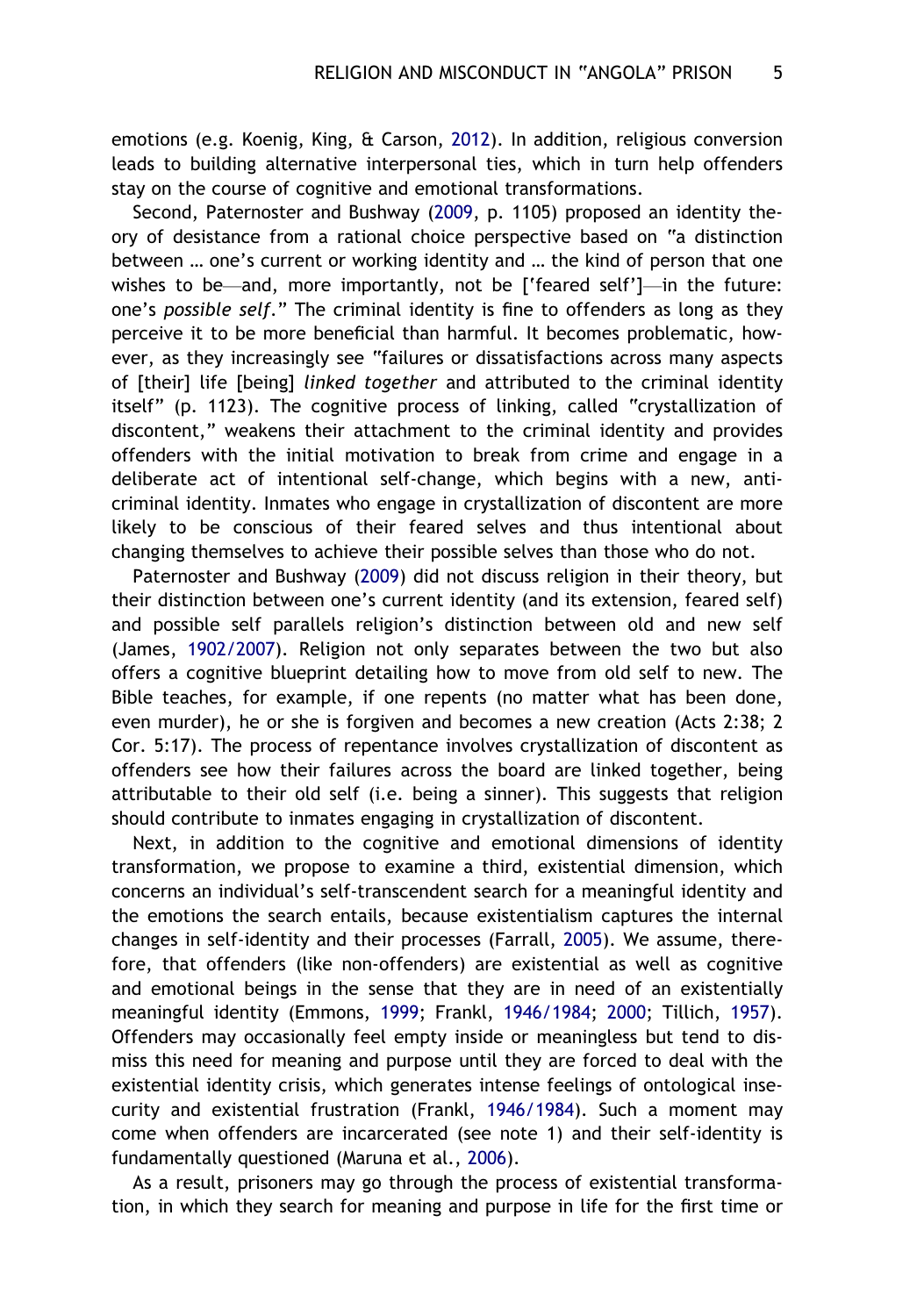<span id="page-6-0"></span>look to replace unsatisfying former identities. Inmates who have made much progress in existential transformation are more likely at least to affirm and search for the ultimate truth, meaning, and purpose in life, even if they have not found them yet, compared to those who made little or no progress. Religion as a system of meaning offers inmates an existentially meaningful identity for a new start based on doctrines such as rebirth, while meaning and purpose could also be found outside of religion.

An inmate's cognitive and existential transformations and crystallization of discontent are expected to be positively associated with one another as they are likely to reinforce each other. The more an inmate advances in existential transformation and thus searches for a new meaning and purpose, the more likely the inmate is to be cognitively transformed and thus ready for self-change, get exposed to a hook for change (e.g. religion), and construct a conventional replacement self. This cognitive transformation is in turn likely to enhance existential transformation. Similarly, the more advanced an inmate is in existential transformation, the more likely the inmate is to engage in crystallization of discontent, thereby becoming conscious of the feared self, whereas the crystallization in turn is likely to intensify existential transformation.

On the other hand, we propose that an inmate's cognitive transformation and crystallization of discontent are more likely to affect their emotional transformation than the other way around, increasing the likelihood of transformation in positive and negative affect. This causality between cognition and emotion is based on Giordano et al. ([2007\)](#page-25-0), who posit that cognitions are central to emotional transformations. It is also consistent with that causality between belief and attitude in social psychology (Ajzen & Fishbein, [2005](#page-24-0)). Identifying oneself with positive emotions, for example, is unlikely to lead an inmate to go through cognitive transformation and crystallization of discontent, while the former is a likely outcome of the latter. Similarly, while inmates who are in the process of existential transformation are likely to identify themselves more with positive emotions and less with negative ones, identifying with positive and negative emotions in and of itself is unlikely to result in existential transformation (Farrall, [2005](#page-25-0)).

# Prior Research on Prison Misconduct

Defined as the failure by inmates to follow institutional rules and regulations (Camp, Gaes, Langan, & Saylor, [2003](#page-24-0)), prison misconduct encompasses behavior that ranges from disobeying orders and possession of "contraband" (i.e. alcohol, drugs, etc.) to assaults against staff and other inmates. Prison misconduct is not synonymous with criminal offending but is a significant predictor of recidivism (Duwe, [2014](#page-24-0); Gendreau, Little, & Goggin, [1996\)](#page-25-0); they both represent rule-violating behavior, and they share many of the same risk and protective factors, which may be why correctional interventions tend to have similar effects on both outcomes.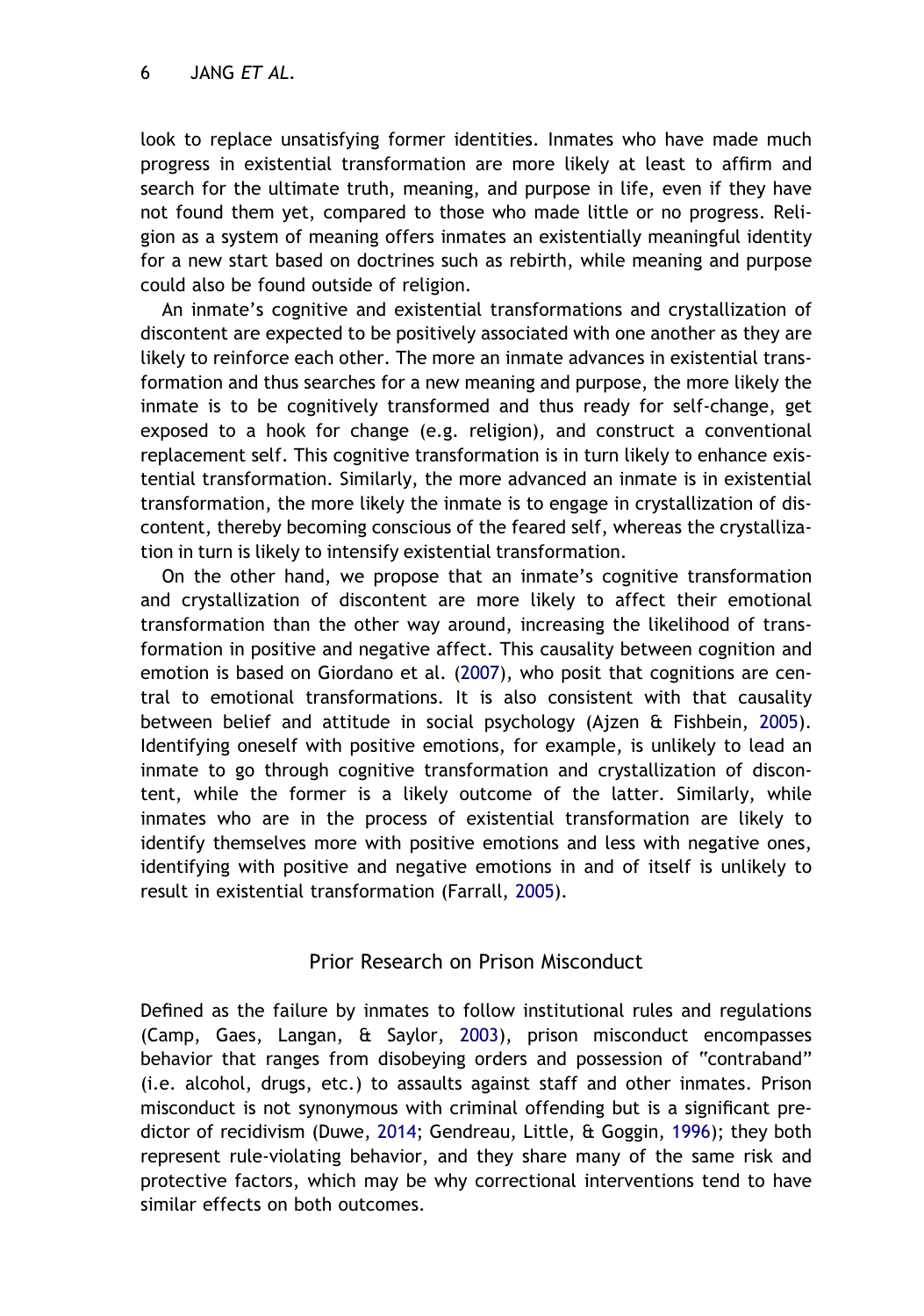<span id="page-7-0"></span>While dynamic factors such as anti-social companions and social achievement (e.g. marital status, level of education, employment, etc.) have been found to be associated with both misconduct and recidivism (Gaes, Wallace, Gilman, Klein-Saffran, & Suppa, [2002;](#page-25-0) Gendreau, Goggin, & Law, [1997;](#page-25-0) Gendreau et al., [1996](#page-25-0); Tewksbury, Connor, & Denney, [2014](#page-27-0)), the strongest predictors tend to be static factors like criminal history, age, and race (Caudy, Durso, & Taxman, [2013](#page-24-0); Gendreau et al., [1996, 1997\)](#page-25-0). Cognitive-behavioral therapy has been shown to be one of the most effective interventions for curbing disciplinary infractions (French & Gendreau, [2006](#page-25-0)) and recidivism (Lipsey, Landenberger, & Wilson, [2007](#page-26-0)). Education and employment programming have also been found to reduce recidivism (Davis, Bozick, Steele, Saunders, & Miles, [2013](#page-24-0)) and misconduct (Duwe, Hallett, Hays, Jang, & Johnson, [2015](#page-24-0); Gover, Perez, & Jennings, [2008](#page-25-0); Steiner & Wooldredge, [2014\)](#page-27-0), although their effectiveness has been more modest and sometimes inconsistent.

Although some studies have not found an association between religiousness and prison misconduct (Johnson, [1987;](#page-26-0) Pass, [1999\)](#page-26-0), others indicate that religious involvement is inversely related to disciplinary infractions (Camp, Daggett, Kwon, & Klein-Saffran, [2008](#page-24-0); Clear & Sumter, [2002](#page-24-0); Kerley et al., [2005](#page-26-0); Kerley, Copes, Tewksbury, & Dabney, [2011](#page-26-0); O'Connor & Perreyclear, [2002](#page-26-0)). Most notably, Kerley et al. [\(2005](#page-26-0)) found less misconduct among prisoners who believed in a higher power, attended the prison's faith-based program, and regularly attended religious services than those who did not. In a more recent study, Kerley et al. [\(2011](#page-26-0)) reported that attending a religious class or group was inversely related to misconduct, while praying privately and watching a religious broadcast on television were not.

Quantitative studies tend to show that an inmate's religion is inversely related to misconduct in prison, controlling for risk and protective factors for misconduct as well as sociodemographic variables, but scholars have yet to empirically examine and sufficiently explain the religion-misconduct relationship. Qualitative studies have nonetheless identified an intervening mechanism of the relationship: a religion-based change in self-identity, which prior research found is a key aspect of inmate's life greatly affected by imprisonment (Clear et al., [2000;](#page-24-0) Johnson, [2011](#page-26-0); Maruna, [2001;](#page-26-0) Maruna et al., [2006\)](#page-26-0). This study examines whether religion contributes to identity transformation, which in turn reduces misconduct among inmates. In doing so, we simultaneously examine three different aspects of an inmate's religiousness (religious conversion, participation in religious congregations, and individual religiosity) since their relationships with misconduct may not necessarily be the same (e.g. Kerley et al., [2011\)](#page-26-0).

#### The Present Study

Figure [1](#page-8-0) shows the relationships we will examine in a structural equation model of prison misconduct, where ovals and rectangles represent latent and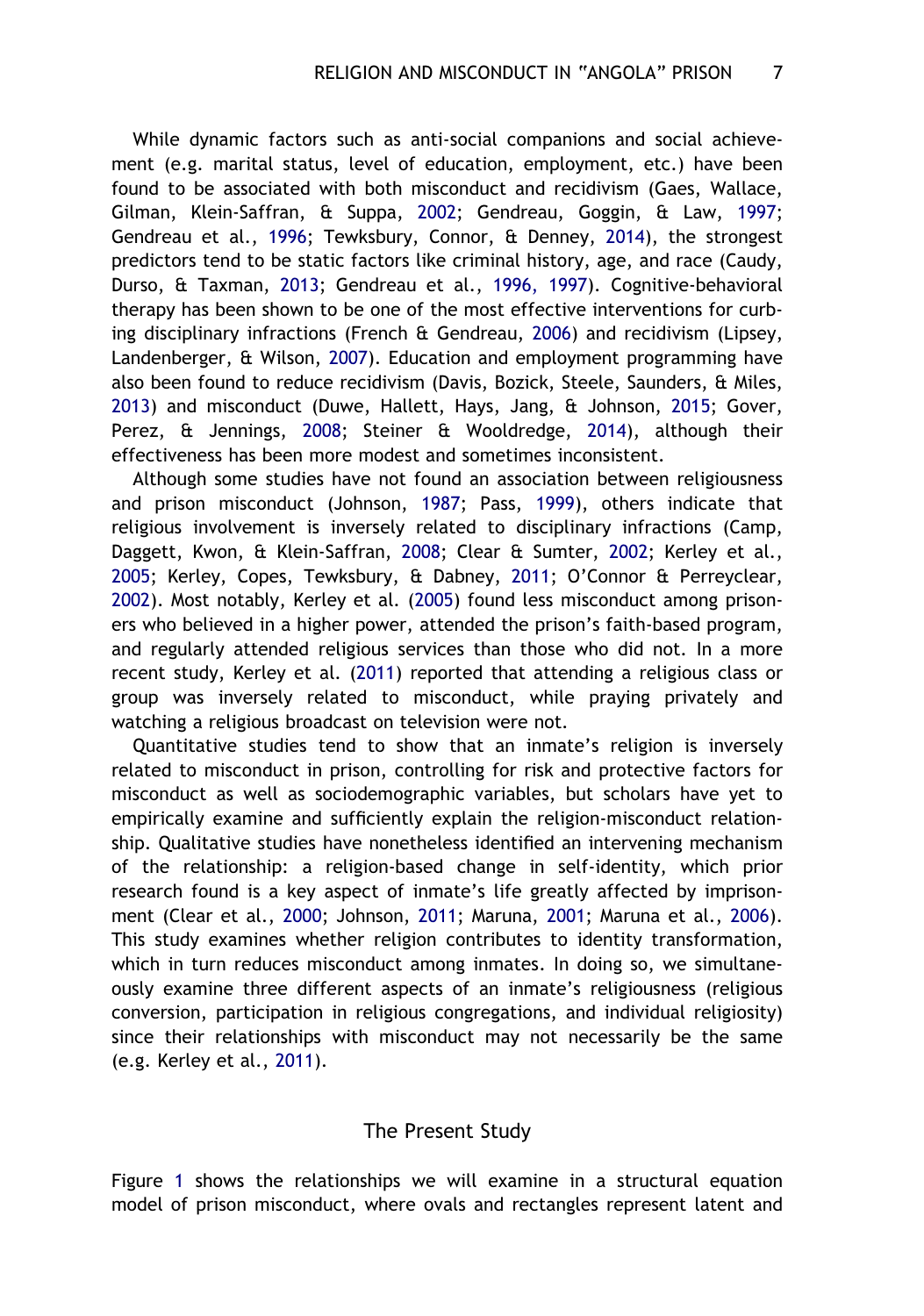<span id="page-8-0"></span>

Figure 1 A theoretical model of inmate's religiousness, identity transformations, and misconduct in prison.

Note. Thick lines refer to significant coefficients;  $\chi^2$  = 2163.316, d.f. = 752, p < .05; RMSEA = .036 (90% C.I .034, .038); CFI = .891; SRMR = .033. \*p < .05 (two-tailed test).

manifest variables, respectively. Besides sociodemographic and criminal justice system-related controls, two other concepts are manifest variables because they are directly observable: whether or not an inmate participated in religious congregations and an inmate's disciplinary convictions. All other key concepts are latent variables because they are abstract and thus, by definition, unobservable (e.g. individual religiosity and the process of identity transformation), thereby being measured by observable indicators (not shown in figure).

As the figure shows, between the three variables of religiousness (religious conversion, congregational participation, and individual religiosity) and disciplinary convictions there are two sets of mediators: first, cognitive and existential transformations and crystallization of discontent; and, second, transformations in positive and negative affect. While relationships among the first set of mediators are likely to be reciprocal as discussed, the relationships were specified as correlations among the residuals of mediators because estimating the reciprocity is beyond the scope of this study. The structural relationship between transformations in positive and negative affect was also specified to be a residual correlation between the two types of emotional transformation. Finally, criminal justice system-related variables (e.g. criminal history and participation in non-religious programs) as well as sociodemographic backgrounds (e.g. age, race, education, and marital status) are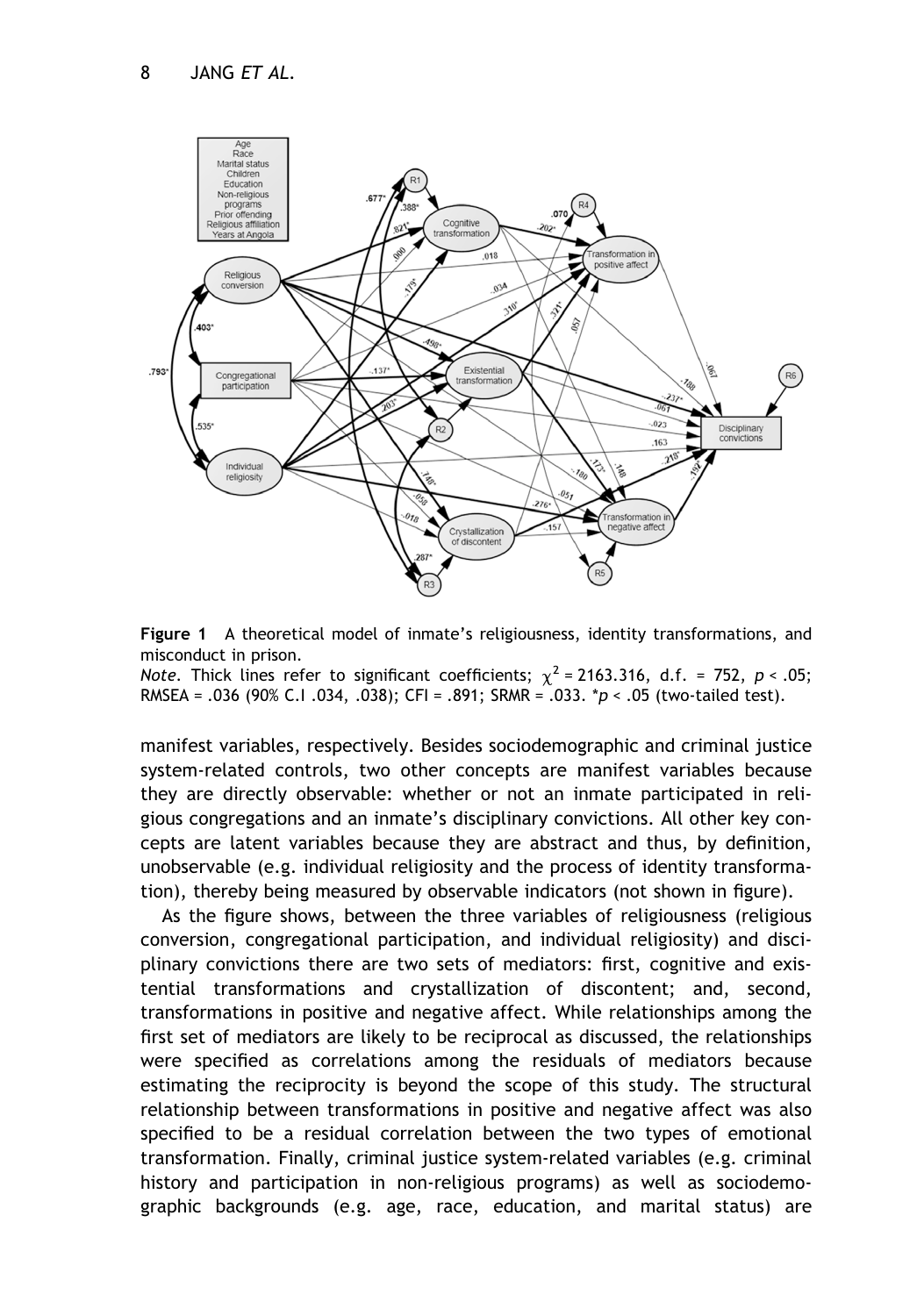<span id="page-9-0"></span>included in the model to control for various sources of spuriousness based on previous studies (Gendreau et al., [1997;](#page-25-0) Steiner & Wooldredge, [2014\)](#page-27-0).<sup>4</sup>

We estimate the structural equation model to test the following hypotheses.

- Hypothesis 1: (a) An inmate's religiousness (i.e. religious conversion, congregational participation, and individual religiosity) is positively related to the inmate's status in cognitive and existential transformations and crystallization of discontent, whereas (b) the religiousness and the status in cognitive and existential transformations and crystallization of discontent are positively associated with the inmate's status in emotional transformation in terms of both positive and negative affect.
- Hypothesis 2: An inmate's religiousness and status in cognitive and existential transformations, crystallization of discontent, and emotional transformation of both types are inversely related to the inmate's misconduct in prison.
- Hypothesis 3: The religiousness-misconduct relationships are mediated, in part, by the inmate's status in cognitive and existential transformations, crystallization of discontent, and emotional transformation.

### Research Site: "Angola" Prison

Louisiana State Penitentiary (a.k.a. "Angola") is America's largest maximum security prison, housing over 6,300 male inmates in five separate complexes ("Main Prison," the focus of our study, and four "Out-camps") spread over 18,000 acres of a working prison farm. A disproportionately large percentage of the inmates serving time at Angola have been convicted of violent offenses. Angola is arguably America's harshest prison in that 90% of inmates will die on its grounds—in part because a life sentence in Louisiana means "natural life" with no opportunity for early release of any kind. Louisiana also has America's highest imprisonment rate due to its slate of harsh sanctions levied for almost all criminal convictions, including non-violent drug crime (Carson, [2015](#page-24-0)).

Drawing upon the unique history of Angola, inmates are allowed to lead their own religious congregations, serving in lay ministry capacities in hospice, cellblock visitation, providing death notifications, pastoral counseling, leading churches, and tithing with care packages for indigent prisoners. While the number fluctuates as new ones are founded and some merge, the Main Prison had 21 congregations at the time of this study: 17 fully inmate-led Protestant congregations plus four congregations led by visiting outside clergy—Roman Catholic, Muslim, Episcopal, and Greek Orthodox. Angola is also home to a unique prison

<sup>4.</sup> All endogenous variables were regressed on the exogenous variables, but structural paths from the latter (except the three variables of religiousness) to the former are not shown in the diagram to avoid visual clutter.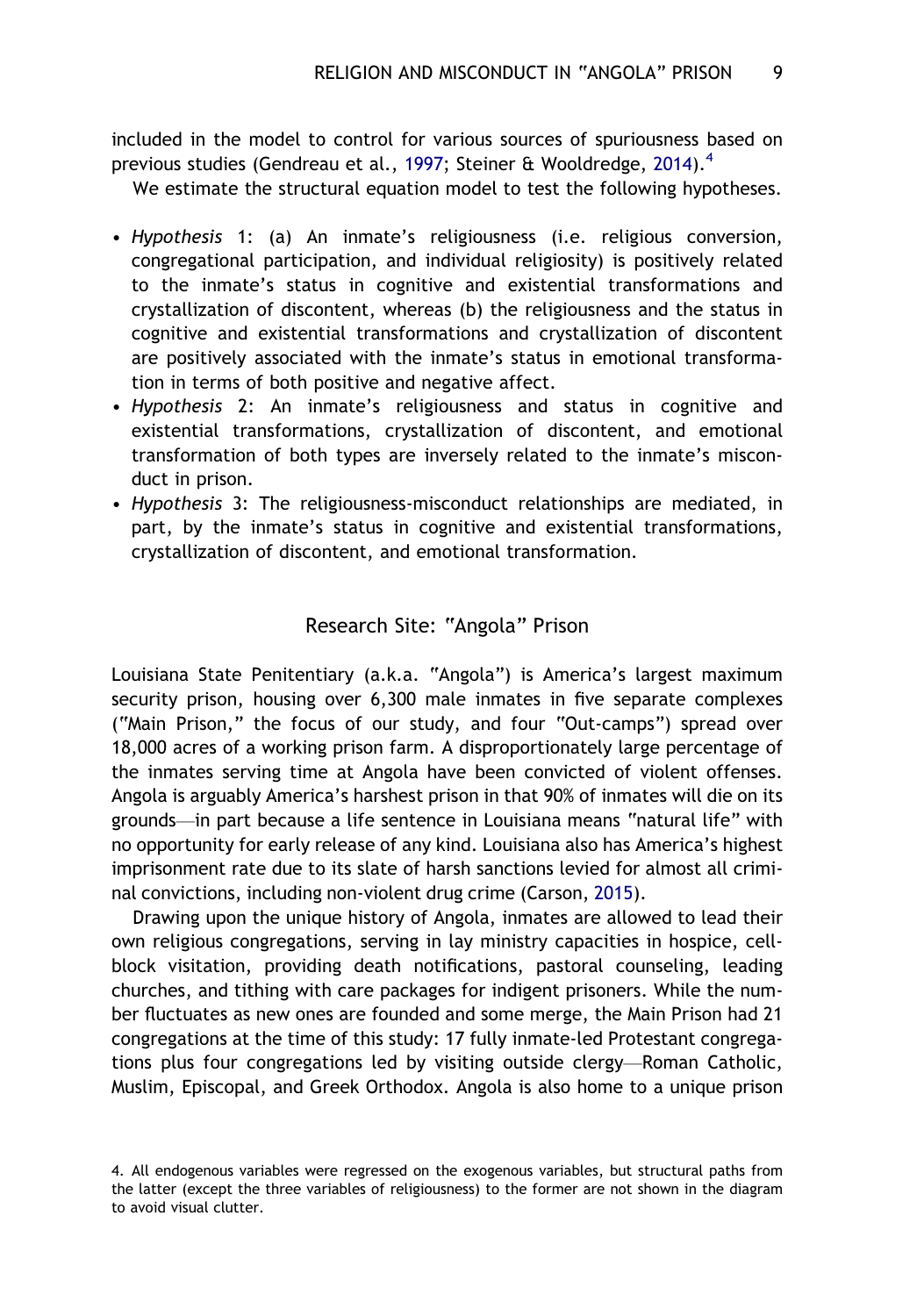<span id="page-10-0"></span>seminary—the New Orleans Baptist Theological Seminary, Angola Extension Center (a.k.a. "Bible College")—founded in 1995 and matriculating its graduates into functioning inmate-run churches (see Hallett et al., [2016](#page-25-0) for details).<sup>5</sup>

# Methods

# Data

Data to test our hypotheses came from an anonymous survey we conducted at the Main Prison of Angola in 2015. We developed a questionnaire that included items to measure our key concepts as well as inmates' sociodemographic and criminal justice-related backgrounds, constructing new multi-item scales for all the key concepts except individual religiosity. An initial version of the questionnaire was pretested with 11 inmates at Angola in February, and the final version was prepared based on their feedback on wording as well as content of questions.

We administered paper-and-pencil surveys dorm by dorm to all inmates at the Main Prison between March and May, during which the facility's inmate population was about 3,000 in total. About three quarters of them  $(N = 2,249)$ participated in the survey. Since we conducted an anonymous survey to have inmates report as accurately and honestly as possible, we could not examine whether those inmates who did not participate were different from the participants and, if so, how. While this limitation needs to be kept in mind when results are interpreted, the high response rate and large sample size offer an unprecedented opportunity to study inmates at America's largest maximum-security prison.

# Measures

Prison misconduct was measured by an item asking inmates about their disciplinary convictions during the last two years prior to our survey  $(1 = none,$  $2 =$  once,  $3 =$  twice,  $4 = 3 - 5$  times,  $5 = 6$  or more). To control for an inmate's criminal background that is likely to affect his misconduct in prison (Gendreau et al., [1997](#page-25-0)), we constructed a composite measure of prior offending, which is the mean of five items about lifetime number of arrests, incarceration in an adult prison before coming to Angola, and convictions for violent, property, and drug offenses (see Appendix [A\)](#page-28-0). The first two items and the average of the last three were loaded on a single factor with high loadings, ranging from .626

<sup>5.</sup> Both Angola's congregations and its seminary flourished under longtime warden Burl Cain, although the congregations long preceded Cain's two-decade tenure. Cain introduced seminary instruction into the prison only after Congressional revocation of Pell Grant eligibility for convicted felons negatively affected Angola. Cain leveraged his unusual degree of autonomy to formalize subsequently the ministry of its seminary graduates into Angola's unique "Inmate Minister" program.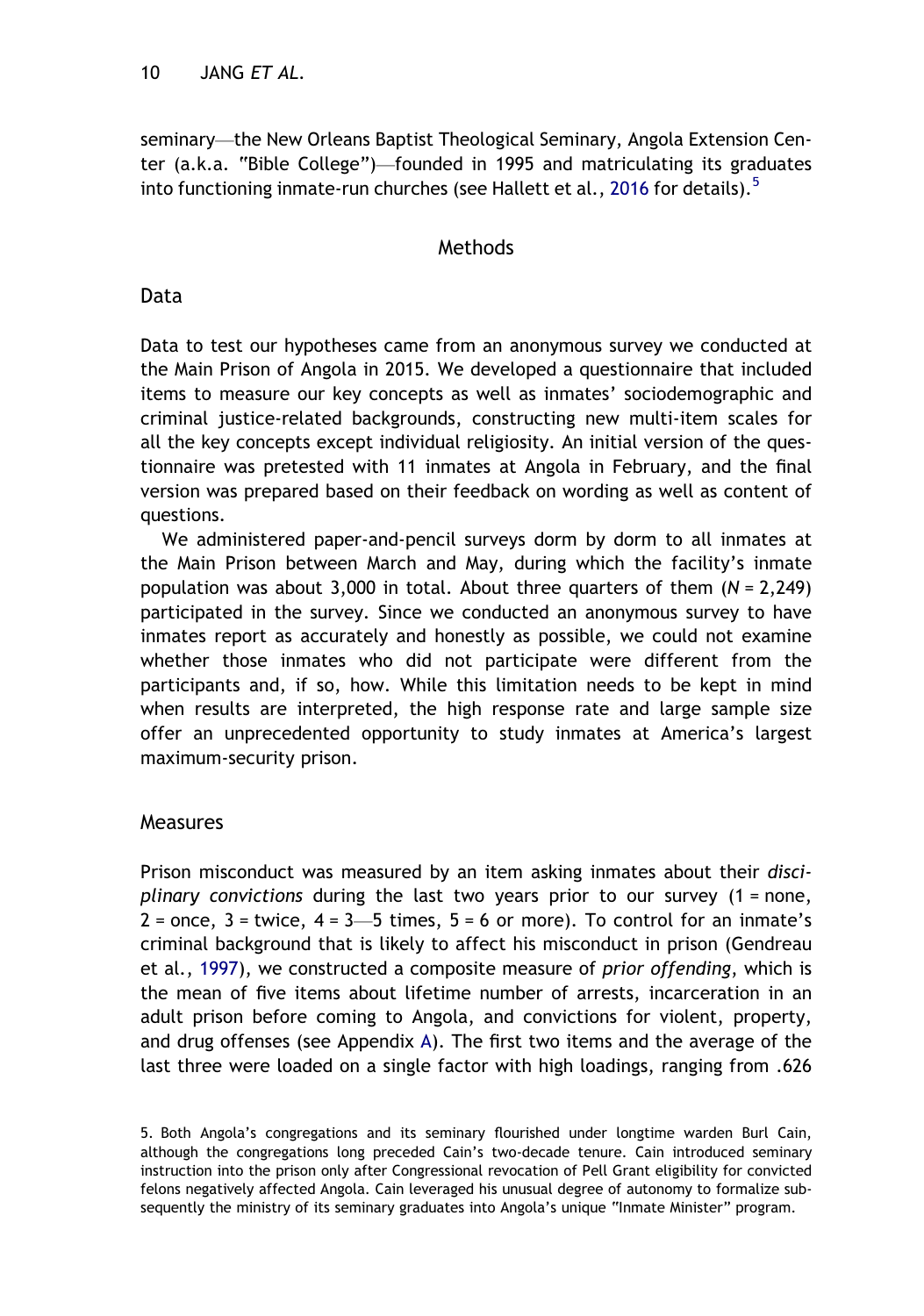to .786, and had a good inter-item reliability ( $\alpha$  = .746). An inmate's length of sentence currently being served was measured based on a 6-point Likert scale, and number of years at Angola was based on inmate's self-report. We measured an inmate's participation in non-religious programs by adding two items asking inmates whether they had ever participated or were enrolled at the time of our survey in some type of educational and vocational program.

Inmate's religiousness was measured by three variables. Participation in religious congregations or congregational participation measures whether an inmate participated in any congregations  $(1 = yes, 0 = no)$  in the prison. Individual religiosity was constructed by summing standardized scores of five items: perceived closeness to God, religious salience (i.e. perceived importance of religion), religious service attendance, praying outside of religious services, and reading a sacred text in private. The items had high factor loadings, ranging from .645 to .779, and high internal reliability ( $\alpha$  = .799). To measure religious conversion, we constructed five items based on five distinct ways in which Maruna et al. [\(2006](#page-26-0)) said "conversion narrative" achieves identity-crisis management function among prison inmates. For indicators, we employed two of the five items that are religious in explicit content or conno-tation relative to the other three (see Appendix [A\)](#page-28-0).<sup>6</sup> The two items have high internal reliability  $(a = .829)$ .

An inmate's status in identity transformation at the time of our survey was measured by using a multi-item Likert scale we developed based on relevant literatures. First, status in existential identity transformation (henceforth, existential transformation) was measured by six items about the extent that inmate believes in meaning, purpose, and ultimate truth in life (see Appendix [A\)](#page-28-0), which are likely outcomes of the transformation. They all had moderate-to-high loadings, ranging from .417 to .762, and good inter-item reliability ( $\alpha$  = .742). Second, to measure an inmate's status in Giordano et al.'s ([2002\)](#page-25-0) cognitive (identity) transformation, we asked inmates how strongly they agreed or disagreed with each of the six statements regarding openness to change, exposure to a hook or hooks for change, and conventional replacement self. The items were moderately or highly loaded on a single factor (see Appendix [A](#page-28-0)), ranging from .427 to .745, with a good inter-item reliability ( $\alpha$  = .778).

Third, to operationalize the degree of an inmate's engaging in the process of crystallization of discontent (Paternoster & Bushway, [2009\)](#page-27-0), we employed four items that capture an inmate's agentic decision for self-change and consciousness of the feared self as well as perceived costs and benefits associated with crime and its lifestyle (see Appendix [A](#page-28-0)) because the cognitive process is posited to provide an inmate with the initial motivation to break from

<sup>6.</sup> The three items not used are: (1) I have a new identity that replaces the label of prisoner; (2) My experience of imprisonment led me to find new meaning and purpose in life; and (3) I have a sense of control over an unknown future. A supplemental analysis conducted later, however, revealed that including all or any of these items in the measure of religious conversion did not change overall results (complete results are available upon request).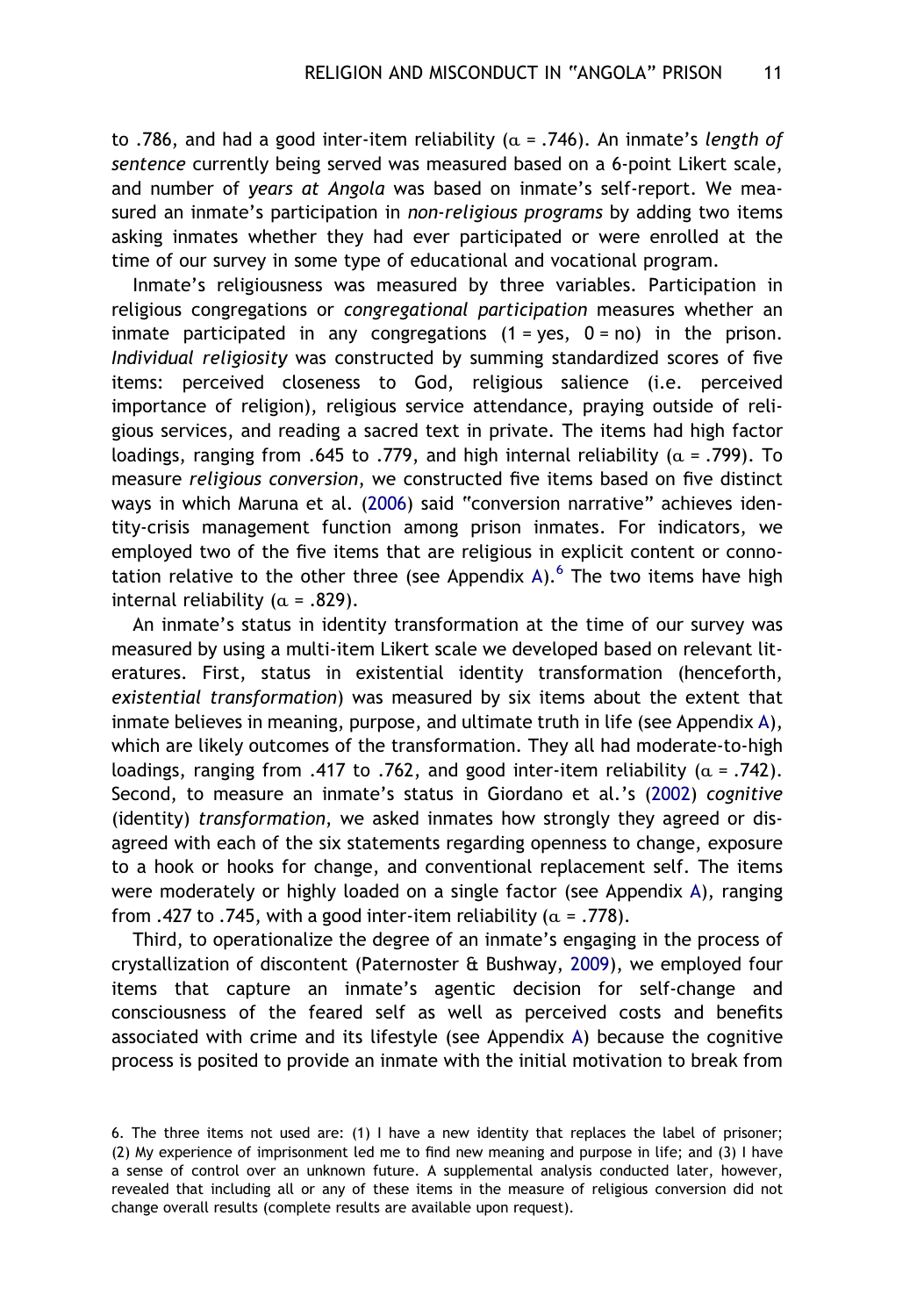<span id="page-12-0"></span>a life of crime and engage in a deliberate act of intentional self-change. The items were loaded on a single factor with loadings ranging from .373 to .734 and an acceptable internal reliability ( $\alpha$  = .617), so we used them all as indicators of an inmate's status in *crystallization of discontent*. Fourth, using items asking inmates how they see themselves in terms of positive (hopeful, loved, and grateful) and negative emotions (depressed, angry, and worried) as indicators, we measured an inmate's status in Giordano et al.'s ([2007\)](#page-25-0) emotional (identity) transformation, transformation in positive affect and transformation in negative affect, respectively. They both had moderate-to-high factor loadings, ranging from .615 to .770 and from .570 to .747, and acceptable-to-good inter-item reliability, .728 and .682, respectively.

To control for sources of spuriousness other than inmate's criminal justicerelated factors in examining hypothesized relationships, we included inmate's sociodemographic characteristics: age (in years), race (dummy variables of black and other race with white being a reference category), marital status (dummies of single, divorced/separated, and widowed with married being a reference category), children  $(1 = yes, 0 = no; i.e.$  whether an inmate was a father or not), education (see Appendix [A](#page-28-0) for categories), and religious affiliation (dummies of Catholic, Islam, other religion, and no religion with Protestant being a reference category). Including these and justice-related variables in our analysis is particularly crucial to estimate the effects of religion on identity transformations and prison misconduct because it enables us to address statistically the issue of self-selection bias, for which criminological research on religion is often criticized because of a limited number of controls as well as its non-experimental design. Our rather long list of various controls is therefore a strength of this study compared to prior studies.

# Analytic Strategy

We applied a structural equation modeling approach to estimate the proposed model (see Figure [1](#page-8-0)). Latent-variable modeling is appropriate given that most of our key concepts are abstract and thus not observable (i.e. religious conversion, religiosity, and self-identities). It also enables us to control for measurement errors so we can test hypotheses based on more valid and reliable results than what manifest-variable modeling would produce (Bollen, [1989\)](#page-24-0).

For model estimation we employed Mplus 7.4 (Muthén  $\text{ft}$  Muthén, [1998–](#page-26-0) [2012\)](#page-26-0) that incorporates Muthén's ([1983](#page-26-0)) "general structural equation model" and full information maximum likelihood (FIML) estimation, which allows not only continuous but also dichotomous and ordered polytomous variables to be indicators of latent variables. Because variables were measured by ordered categorical (e.g. religious attendance) and continuous variables (e.g. age), we used the estimation option of MLR: "maximum likelihood parameter estimates with standard errors … that are robust to non-normality and non-independence of observations" (Muthén & Muthén, [1998–2012,](#page-26-0) p. 484). We employed FIML to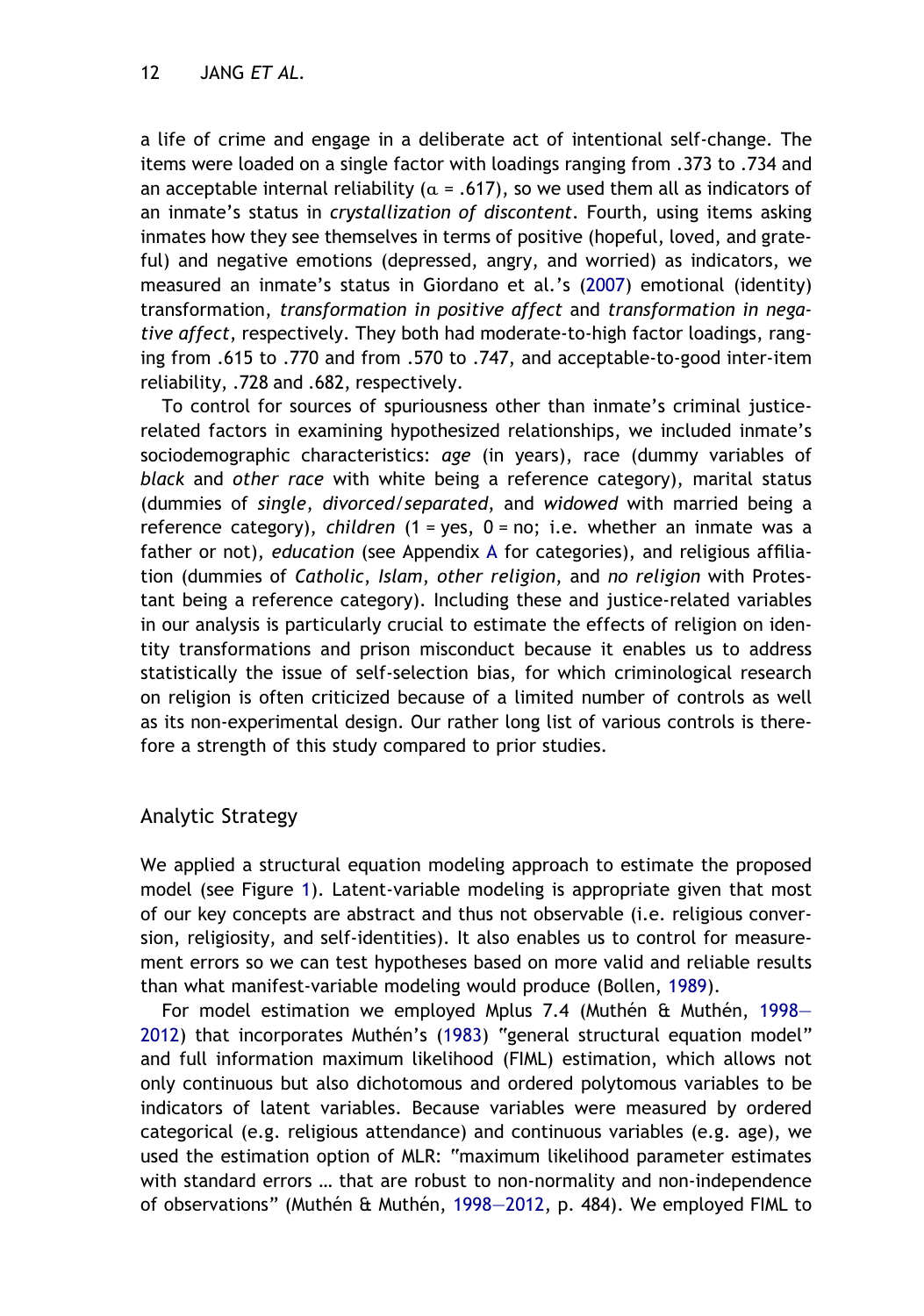<span id="page-13-0"></span>treat missing data, which tends to produce unbiased estimates, like multiple imputations (Baraldi & Enders, [2010;](#page-24-0) Graham, [2009\)](#page-25-0).<sup>7</sup> Finally, besides the  $\chi^2$  statistic, we report three types of model fit index—incremental (CFI: Comparative Fit Index), absolute (SRMR: Standardized Root Mean squared Residual), and parsimonious fit index (RMSEA: Root Mean Square Error of Approximation). A model was determined to have a good fit to data if one of two joint criteria that Hu and Bentler [\(1999\)](#page-25-0) suggested was met: (CFI  $\ge$  .950 and SRMR  $\leq$  .080) or (SRMR  $\leq$  .080 and RMSEA  $\leq$  .060).

### **Results**

We included in the subsequent analysis only those inmates who had been at Angola for at least two years at the time of our survey since the observation period of their misconduct was the past two years prior to our survey. As a result, the sample size reduced from 2,249 to [1](#page-14-0),450. $^8$  Table 1 shows the frequency and percentage distributions of nominal-level variables and the descriptive statistics of others along with number of valid observations for each variable.

For example, almost 90% of inmates reported a religious affiliation: Christianity, Islam, and other religion (5.2%; which included .6% Judaism, .1% Hinduism, .1% Buddhism, and 4.4% "other"; not shown in table), whereas 12.5% had no religion. Two-thirds participated in one or more religious congregations in prison. Inmates reported, on average, almost one disciplinary conviction during the past two years prior to our survey, while frequency varied across the 5-point scale (not shown in table):  $0 =$  "none" (52.8%),  $1 =$  "once" (23.0%),  $2 =$  "twice"  $(12.5\%), 3 = "3-5 \times" (8.1\%),$  and  $4 = "6 \text{ or more" } (3.6\%).$ 

Table [2](#page-16-0) presents parameter estimates (b) and their standard error (in parenthesis) of the structural model that was found to have a good fit, meeting one of the two joint criteria (Hu & Bentler, [1999\)](#page-25-0). RMSEA and SRMR were both smaller than its maximum cutoff, .060 and .080, respectively, though CFI came

<sup>7.</sup> Little's [\(1988\)](#page-26-0) MCAR test indicated that our data were not missing completely at random  $(\chi^2 = 10140.238, d.f. = 8545, p = .000)$ . While we cannot tell whether our data are missing at random (MAR) or missing not at random (MNAR) because there is no diagnostic procedure for the determination, Mplus' FIML "provides maximum likelihood estimation under MCAR, MAR, and MNAR" (Muthén & Muthén, [1998–2012,](#page-26-0) p. 387).

<sup>8.</sup> Compared to 799 inmates excluded from the analysis, those in the final sample were, on average, older (45.098 vs. 43.513), more educated (4.590 vs. 4.182), and less criminal in terms of previous arrest (2.461 vs. 2.810), incarceration (1.782 vs. 2.175), and conviction for property (1.558 vs. 1.703) and drug offenses (1.570 vs. 2.022), whereas they were serving longer sentences (5.232 vs. 4.084) and more likely to have a conviction for a violent offense (.913 vs. .817). Interestingly, however, we found no significant mean difference in disciplinary convictions over the 2-year period between inmates who were at Angola for two or more years and those for less than two years (1.869 vs. 1.904,  $p = .579$ ). In addition, the former inmates tended to score higher on religious service attendance, conversion, cognitive and existential identities, feared self, positive emotional identity of being hopeful but lower on negative emotional identity of being depressed than the latter (complete results available upon request).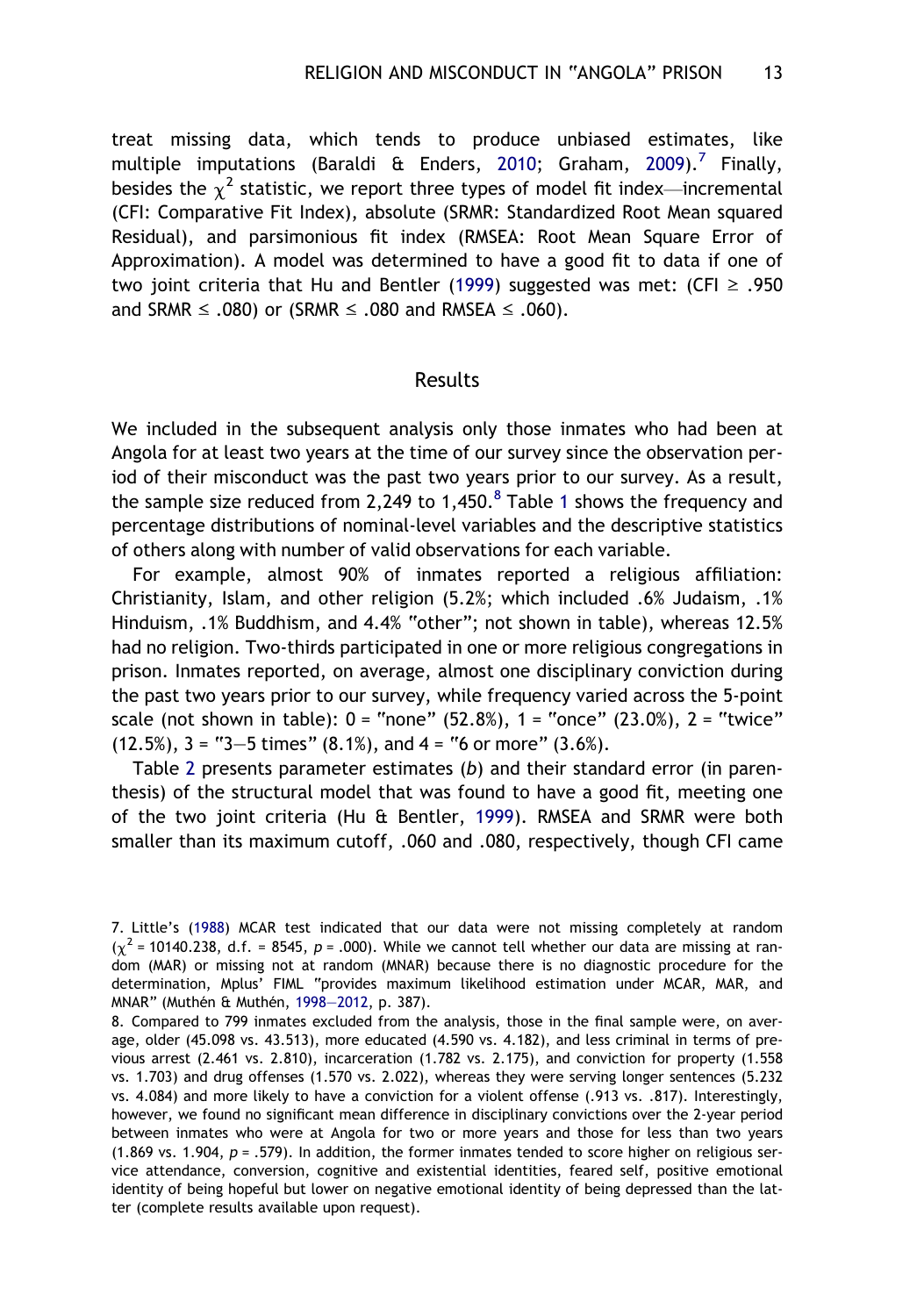<span id="page-14-0"></span>

| Descriptive statistics of variables used in analysis ( $n = 1,450$ )<br>Table 1 |                          |                                                        |                             |            |        |                                       |                                                                |                                                                |                               |               |                                          |
|---------------------------------------------------------------------------------|--------------------------|--------------------------------------------------------|-----------------------------|------------|--------|---------------------------------------|----------------------------------------------------------------|----------------------------------------------------------------|-------------------------------|---------------|------------------------------------------|
| Variable                                                                        | U                        | Mean/%                                                 | .<br>ة                      | λiη.       | Max.   | Variable                              | L.                                                             | Mean/%                                                         | ن<br>ن                        | Мin.          | Max.                                     |
| Age                                                                             |                          | 45.098                                                 | 11.160                      | 19.000     | 96.000 | (c) importance of religion            |                                                                | 3.937                                                          |                               | $\frac{8}{1}$ |                                          |
| Race                                                                            | $1,402$<br>$1,409$       |                                                        |                             |            |        | (d) praying outside of services       |                                                                | 4.874<br>5.777                                                 | $1.545$<br>$1.545$<br>$2.410$ |               | 5.000<br>6.000                           |
| White                                                                           | 424                      |                                                        |                             |            |        | e) reading religious text             | $488$<br>$-288$                                                |                                                                |                               | 1.000         |                                          |
| <b>Black</b>                                                                    | 857                      | 30.1%<br>GO.8%<br>9.1%                                 |                             |            |        | Religious conversion                  |                                                                |                                                                |                               |               |                                          |
| Other race                                                                      |                          |                                                        |                             |            |        | (a) became an agent of God            |                                                                |                                                                | 818                           | 1.000         | 4.000                                    |
| Marital status                                                                  | 1,412                    |                                                        |                             |            |        | (b) have been forgiven for my past    | 1,386<br>1,389                                                 | 3.291<br>3.333                                                 | .800                          |               |                                          |
| Single                                                                          |                          | 55.9%                                                  |                             |            |        | Existential transformation            |                                                                |                                                                |                               |               |                                          |
| Married                                                                         |                          |                                                        |                             |            |        | (a) believe in ultimate truth in life |                                                                |                                                                |                               | 1.000         |                                          |
| Divorced/Separated                                                              | <b>185</b><br>155<br>187 | $12.4%$<br>27.7%                                       |                             |            |        | (b) to discover the purpose of life   |                                                                | $3.333$<br>$3.333$<br>$3.106$<br>$3.481$<br>$3.481$<br>$3.481$ | <b>628480282</b><br>628580282 | 8888          | 444444                                   |
| Widowed                                                                         | 57                       | 4.0%                                                   |                             |            |        | c) significant philosophy of life     |                                                                |                                                                |                               |               |                                          |
| Children                                                                        | 1,406                    | 742<br>4.590                                           | .437                        | 000<br>000 | 1.000  | (d) know my purpose in life           |                                                                |                                                                |                               |               |                                          |
| Education                                                                       | 1,340                    |                                                        | 1.651                       |            | 8.000  | e) part of a much larger plan         |                                                                |                                                                |                               | 1.000         |                                          |
| Religious affiliation                                                           | 1,362                    |                                                        |                             |            |        | (f) ultimate meaning in life          |                                                                |                                                                |                               |               |                                          |
| Protestant                                                                      | 846<br>216               |                                                        |                             |            |        | Cognitive transformation              |                                                                |                                                                |                               |               |                                          |
| Catholic                                                                        |                          |                                                        |                             |            |        | (a) open for change                   |                                                                |                                                                |                               | $\frac{8}{1}$ | 4.000                                    |
| Islam                                                                           |                          |                                                        |                             |            |        | (b) opportunities to change           |                                                                |                                                                | 559<br>655                    |               |                                          |
| Other religion                                                                  | 57 Z<br>8                | $62.1%$<br>$75.3%$<br>$75.3%$<br>$5.2%$                |                             |            |        | (c) replaced my old bad self          | $1,417$<br>$1,408$<br>$1,388$<br>$1,408$<br>$1,416$<br>$1,416$ | 3.506<br>3.506<br>3.481                                        | $384$<br>$-35$                | 8880          | $4.000$<br>$4.000$<br>$4.000$<br>$4.000$ |
| No religion                                                                     |                          | 12.5%                                                  |                             |            |        | (d) willing to be transformed         |                                                                | 3.411<br>3.314<br>3.688                                        |                               |               |                                          |
| Non-religious programs                                                          | 425                      |                                                        |                             | 800        | 1.000  | e) to become different person         |                                                                |                                                                |                               | 1.000         |                                          |
| Length of sentence                                                              | 412                      | $\begin{array}{c} 1.128 \\ 5.230 \\ 1.882 \end{array}$ | 280<br>1967<br>2011<br>2012 | 8888       | 6.000  | (f) a different person today          |                                                                |                                                                | 596                           |               |                                          |
| Prior offending                                                                 | 43                       |                                                        |                             |            | 7.000  | Crystallization of discontent         |                                                                |                                                                |                               |               |                                          |
| Arrest                                                                          | $-404$                   | 2.461<br>1.782                                         |                             |            | 7.000  | (a) afraid of a miserable future      |                                                                |                                                                | 988                           | $\frac{8}{1}$ |                                          |
| Incarceration                                                                   | 430                      |                                                        |                             |            |        | (b) the costs of offending            |                                                                |                                                                |                               |               |                                          |
| Conviction                                                                      |                          |                                                        |                             |            |        | c) cost me social relationships       |                                                                | 3.063<br>3.326<br>3.389<br>3.657                               | 840                           | 8880          | $88888$<br>$8888$                        |
| Violent offense                                                                 | 399                      | $1.913$<br>$1.558$<br>$1.570$<br>$14.086$              |                             |            | 7.000  | (d) conscious decision to improve     |                                                                |                                                                |                               |               |                                          |
| Property offense                                                                |                          |                                                        |                             |            | 7.000  | Transformation in positive affect     |                                                                |                                                                |                               |               |                                          |
| Drug offense                                                                    |                          |                                                        |                             |            | 7.000  | a) hopeful                            |                                                                |                                                                |                               | 1.000         |                                          |
| Years at Angola                                                                 |                          |                                                        | 88.95<br>88.98.<br>98.99.   | 8888       | 74.000 | b) loved                              |                                                                | $3.358$<br>$3.261$<br>$3.344$                                  | 88<br>28<br>25<br>26          | 1.000         | $4.000$<br>$4.000$                       |
| Disciplinary convictions                                                        | 258<br>2755<br>2757      | .869<br>555.                                           | $1.135$<br>$.475$           | OOO.       | 4.000  | c) grateful                           |                                                                |                                                                |                               |               |                                          |
| Congregational participation                                                    |                          |                                                        |                             | .000       | 1.000  | Transformation in negative affect     |                                                                |                                                                |                               |               |                                          |
| Individual religiosity                                                          |                          |                                                        |                             |            |        | a) depressed                          |                                                                |                                                                |                               |               |                                          |
| (a) closeness to God                                                            | 339<br>407               | 3.867<br>5.661                                         | 1.099<br>2.364              | 1.000      | 5.000  | (b) angry                             |                                                                | 3.166<br>3.057<br>2.930                                        | 8788                          | 8880          | $4.000$<br>$4.000$                       |
| (b) religious service attendance                                                |                          |                                                        |                             |            | 8.000  | (c) worried                           |                                                                |                                                                |                               |               |                                          |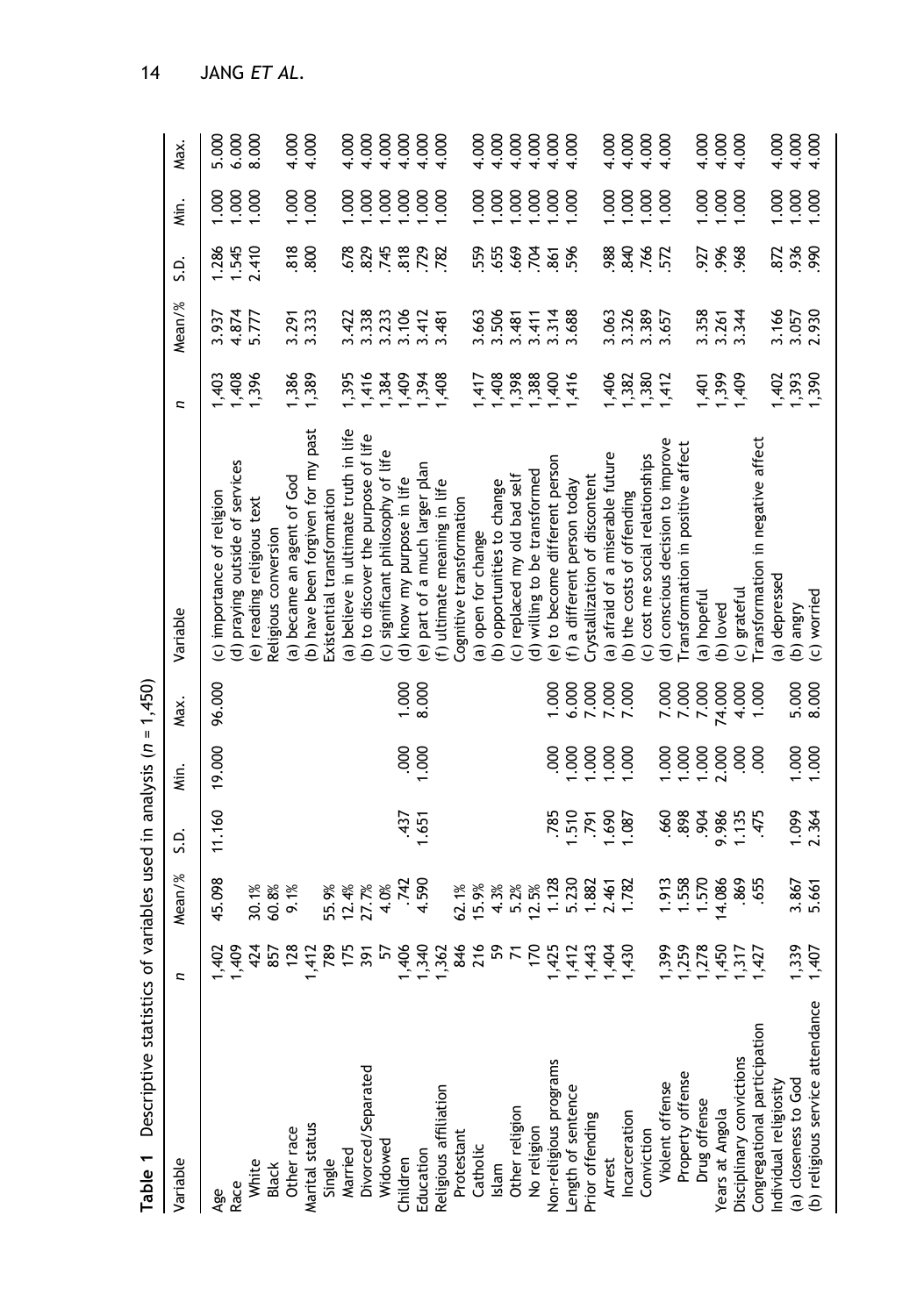short of its minimum, .950. The results from estimating the structural model are thus acceptable for hypothesis-testing. Estimated measurement models are reported in Appendix [B](#page-31-0), which shows that all indicators of each latent factor had high loadings, consistent with the preliminary results from factor analysis. Standardized estimates of structural coefficients except those associated with control variables are presented in Figure [1](#page-8-0). $^9$ 

Before examining hypothesis-testing results, it is worth discussing relationships among the three variables of inmate's religiousness. Figure [1](#page-8-0) shows that they were all positively correlated as expected. Inmates who participated in congregations tended to score higher on religiosity and religious conversion than those who did not, and an inmate's conversion and religiosity were highly correlated. It is interesting to find religiosity's correlation with congregational participation to be small relative to its correlation with conversion, about half the size. This finding might suggest that inmates who said they participated in congregations were not as likely to practice religion publicly (i.e. religious service attendance) and privately (i.e. praying and reading a sacred book alone), feel close to God, or perceive religion to be important to them as those who indicated that they had undergone religious conversion.<sup>10</sup>

Table [2](#page-16-0) shows that the hypothesis about relationships between an inmate's religiousness and status in existential and cognitive transformations was partially supported (Hypothesis 1a). Religiosity and conversion were positively associated with existential transformation as expected, which suggests that religious inmates and converts were more likely to report that they believe in ultimate meaning and purpose in life.<sup>11</sup>

11. For one seminary graduate, purpose, as understood through relationship with his Creator, was a touchstone of enduring worth tied to a new self-understanding: "You know, I've got a purpose, you know. I may not be going home, but I have a purpose. I still have a purpose, I still can serve a purpose here, you know, while I'm here. I can still serve a purpose for my family, you know. I still communicate with my family, you know, to let them know who I am, the different me, the new me. … Knowing you have a relationship with the Creator, he created me for a purpose, he made me for a purpose. So what is my purpose? So you begin to ask yourself questions, and at that point, you can answer the question." According to him, this identity transformation did not occur in a vacuum nor randomly, but the process began with his exposure to "a hook for change" (Giordano et al., [2002\)](#page-25-0): "Most guys, when I come in here, they didn't have a purpose. It was just like an institution of failure, an institution of lies. They didn't have no purpose in life, they didn't have no goals in life, so once you go through Bible college, it gives you that. It gives you something to sort of to grow, sort of to latch onto, so you can be able to start. It's a ladder, like, it's a process."

<sup>9.</sup> For an easier distinction between significant and non-significant coefficients, a thick line was used for the former.

<sup>10.</sup> Our interviews with inmates provided a potential explanation for the observed difference: participants in congregations were more religious than non-participants, but less so than the converts. One seminary graduate attributed some inmates' congregational participation to the desire for the material benefits offered to congregations by outside religious volunteers: "And we love to come when we have guests, because guests bring food, guests bring shirts, guests bring this … so really, our whole motive all the way wrong for the Angola church." Another seminary graduate went so far as to call some of what transpires within Angola churches "a dog and pony show." Although active in their own religious beliefs, these inmates recognize the mixed motives of their peers among Angola's congregations (Clear et al., [2000\)](#page-24-0).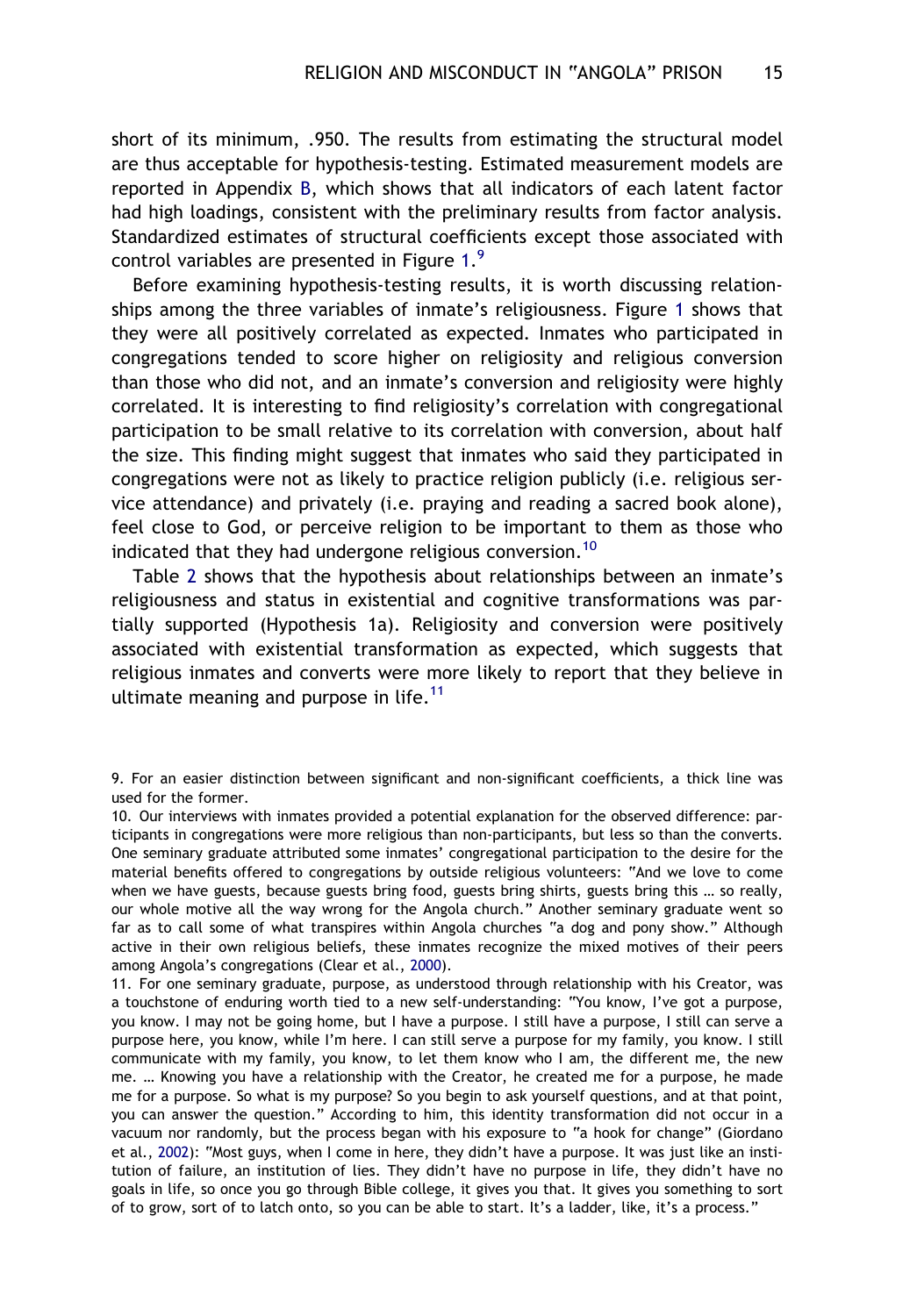<span id="page-16-0"></span>

| Table 2 Estimated structural<br>Unstandardized coefficients                | Ⴆ<br>model                 |                    | disciplinary convictions |       | among            | đ<br>inmates                                                                                    | Angola                        |        | prison for two or             | more             | years            | $(n = 1,450)$ : |
|----------------------------------------------------------------------------|----------------------------|--------------------|--------------------------|-------|------------------|-------------------------------------------------------------------------------------------------|-------------------------------|--------|-------------------------------|------------------|------------------|-----------------|
|                                                                            | Existential                |                    | Cognitive                |       | Crystallization  |                                                                                                 | Transformation<br>in positive |        | Transformation<br>in negative |                  | Disciplinary     |                 |
|                                                                            |                            | transformation     | transformation           |       | of discontent    |                                                                                                 | affect                        |        | affect                        |                  | convictions (DC) |                 |
|                                                                            | م                          | (S.E.)             | م                        | ίŠ.   | م                | (S.E.)                                                                                          | م                             | (S.E.) | م                             | (S.E.)           | q                | نا<br>ن         |
| Age                                                                        | $\ddot{5}$                 |                    | 80.                      |       | .003             | 002                                                                                             |                               | 002    | 012                           | $\overline{5}00$ |                  | 94              |
| <b>Black</b>                                                               | .038                       |                    |                          |       |                  | $030$<br>$-045$                                                                                 |                               |        | $-067$                        |                  |                  |                 |
| Other race                                                                 | 965<br>590.                |                    |                          |       |                  |                                                                                                 |                               |        |                               |                  |                  |                 |
|                                                                            |                            |                    |                          |       |                  | .034                                                                                            |                               |        |                               |                  |                  |                 |
| Single<br>Divorced/Separated<br>Widowed                                    | $-0.012$<br>$-0.057$       |                    |                          |       |                  | $.035$<br>$0.068$                                                                               |                               |        |                               |                  |                  |                 |
|                                                                            |                            |                    |                          |       |                  |                                                                                                 |                               |        |                               |                  |                  |                 |
| Children                                                                   |                            |                    |                          |       |                  |                                                                                                 |                               |        |                               |                  |                  |                 |
| Education                                                                  |                            |                    |                          |       |                  |                                                                                                 |                               |        |                               |                  |                  |                 |
| Catholic                                                                   | $-0.05$<br>$-0.05$         |                    |                          |       |                  | $(031)$<br>$(080)$<br>$(081)$<br>$(051)$<br>$(051)$<br>$(050)$<br>$(050)$<br>$(000)$<br>$(000)$ |                               |        |                               |                  |                  |                 |
| Islam                                                                      |                            |                    |                          |       |                  |                                                                                                 |                               |        |                               |                  |                  |                 |
| Other religion                                                             |                            |                    |                          |       |                  |                                                                                                 |                               |        |                               |                  |                  |                 |
| No religion                                                                | $-0.05$<br>$-0.05$         |                    |                          |       |                  |                                                                                                 |                               |        |                               |                  |                  |                 |
| Non-religious programs                                                     | $-012$<br>$-018$<br>$-023$ |                    |                          |       |                  |                                                                                                 |                               |        |                               |                  |                  |                 |
| ength of sentence                                                          |                            |                    |                          |       |                  |                                                                                                 |                               |        |                               |                  |                  |                 |
| Prior offending                                                            |                            |                    |                          |       |                  |                                                                                                 |                               |        |                               |                  |                  |                 |
| Years at Angola                                                            |                            |                    |                          |       | ē.               | .002                                                                                            |                               |        |                               |                  |                  |                 |
| Congregational participation (CP)                                          |                            |                    |                          |       |                  |                                                                                                 |                               |        |                               |                  |                  |                 |
| Individual religiosity (IR)                                                |                            | 0290<br>045<br>046 |                          |       | 55<br>503<br>428 | 39.93                                                                                           |                               |        |                               |                  |                  |                 |
| Religious conversion (RC)                                                  |                            |                    |                          |       |                  |                                                                                                 |                               |        |                               |                  |                  |                 |
| Existential transformation (ET                                             |                            |                    |                          |       |                  |                                                                                                 | $-451$                        |        |                               |                  | .168             |                 |
| Cognitive transformation (CT)                                              | 030*<br>028*               | (006)              |                          |       |                  |                                                                                                 | 322                           |        | .253                          |                  |                  |                 |
| Crystallization of discontent (CD)                                         |                            |                    | $052*$                   | (008) |                  |                                                                                                 |                               |        |                               |                  |                  |                 |
| Transform. in negative affect (TNA)<br>Transform. in positive affect (TPA) |                            |                    |                          |       |                  |                                                                                                 | 015                           | (.012) |                               |                  | $-55.32$         | .072            |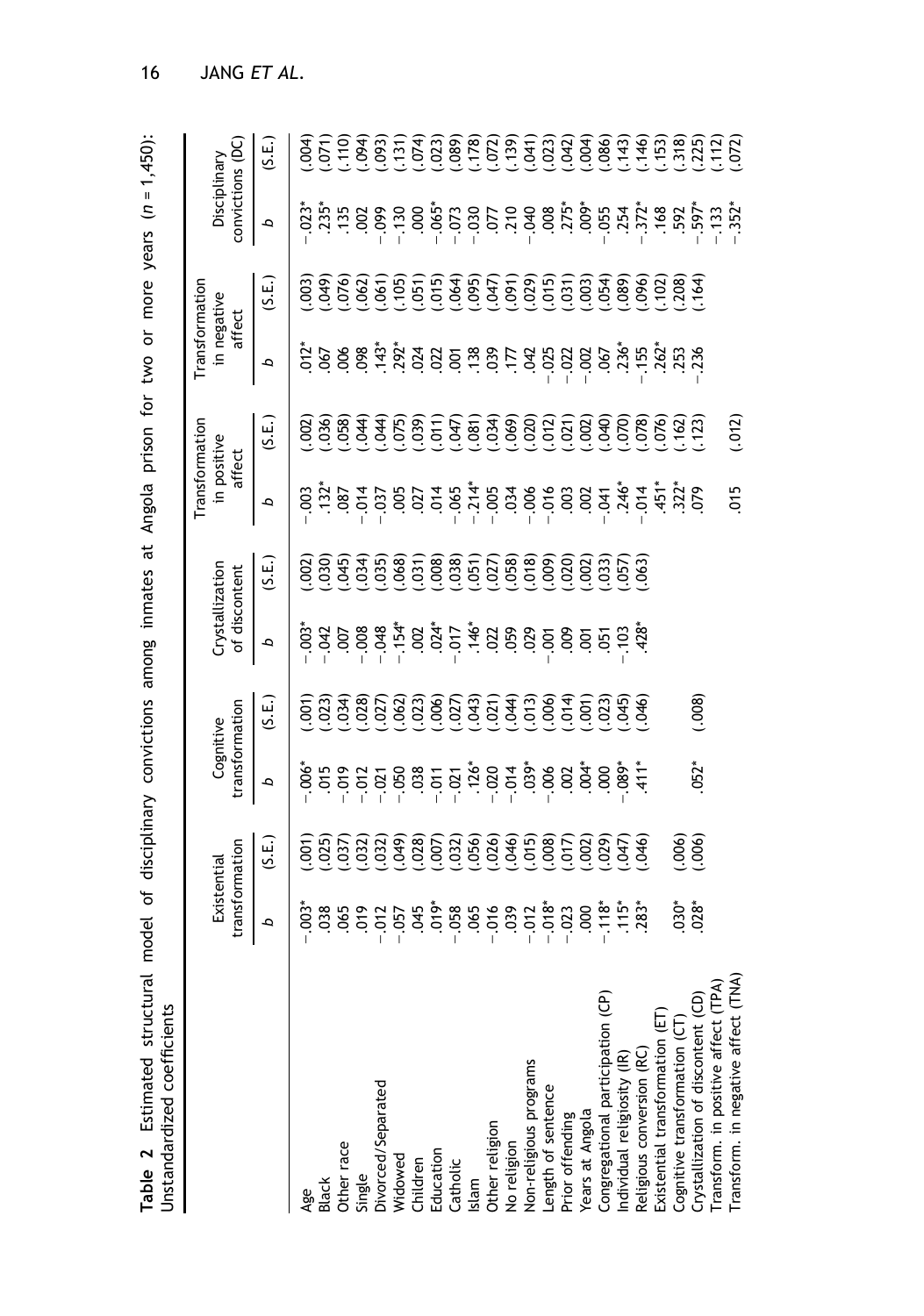|                                                                                                                                                                                                                                                                                                                                                                                                                                                                                                                                                                                                                                                | $.426*$ | (.035)                                                                                                          | $.540*$ | (.038) | $.436*$ | (.045) | $.555*$            | (.035)             | $.140*$  | (.027)  | $.224*$                                    | (.025)                          |
|------------------------------------------------------------------------------------------------------------------------------------------------------------------------------------------------------------------------------------------------------------------------------------------------------------------------------------------------------------------------------------------------------------------------------------------------------------------------------------------------------------------------------------------------------------------------------------------------------------------------------------------------|---------|-----------------------------------------------------------------------------------------------------------------|---------|--------|---------|--------|--------------------|--------------------|----------|---------|--------------------------------------------|---------------------------------|
| ndirect effects                                                                                                                                                                                                                                                                                                                                                                                                                                                                                                                                                                                                                                |         |                                                                                                                 |         |        |         |        |                    |                    |          |         |                                            |                                 |
|                                                                                                                                                                                                                                                                                                                                                                                                                                                                                                                                                                                                                                                |         |                                                                                                                 |         |        |         |        | $-.053*$           | (.015)             |          |         |                                            |                                 |
|                                                                                                                                                                                                                                                                                                                                                                                                                                                                                                                                                                                                                                                |         |                                                                                                                 |         |        |         |        |                    |                    | $.031*$  | (0.014) |                                            |                                 |
| $\begin{array}{l} \text{CP} \rightarrow \text{EP} \rightarrow \text{TPA} \nonumber\\ \text{CP} \rightarrow \text{ET} \rightarrow \text{TRA} \nonumber\\ \text{R} \rightarrow \text{ET} \rightarrow \text{TRA} \nonumber\\ \text{R} \rightarrow \text{ET} \rightarrow \text{TRA} \rightarrow \text{DC} \nonumber\\ \text{R} \rightarrow \text{ET} \rightarrow \text{TRA} \rightarrow \text{DC} \nonumber\\ \text{CP} \rightarrow \text{ET} \rightarrow \text{TRA} \rightarrow \text{DC} \nonumber\\ \text{R} \rightarrow \text{TC} \rightarrow \text{TC} \rightarrow \text{DC} \nonumber\\ \text{R} \rightarrow \text{CD} \rightarrow \text{DC$ |         |                                                                                                                 |         |        |         |        |                    |                    |          |         |                                            |                                 |
|                                                                                                                                                                                                                                                                                                                                                                                                                                                                                                                                                                                                                                                |         |                                                                                                                 |         |        |         |        | $.052*$<br>$.128*$ | $(023)$<br>$(029)$ |          |         |                                            |                                 |
|                                                                                                                                                                                                                                                                                                                                                                                                                                                                                                                                                                                                                                                |         |                                                                                                                 |         |        |         |        |                    |                    | $-0.07*$ | (.031)  |                                            |                                 |
|                                                                                                                                                                                                                                                                                                                                                                                                                                                                                                                                                                                                                                                |         |                                                                                                                 |         |        |         |        |                    |                    |          |         |                                            |                                 |
|                                                                                                                                                                                                                                                                                                                                                                                                                                                                                                                                                                                                                                                |         |                                                                                                                 |         |        |         |        |                    |                    |          |         |                                            |                                 |
|                                                                                                                                                                                                                                                                                                                                                                                                                                                                                                                                                                                                                                                |         |                                                                                                                 |         |        |         |        |                    |                    |          |         | $-0.83$<br>$-0.83$<br>$-0.756$<br>$-0.256$ |                                 |
|                                                                                                                                                                                                                                                                                                                                                                                                                                                                                                                                                                                                                                                |         |                                                                                                                 |         |        |         |        |                    |                    |          |         |                                            | 005)<br>0.037<br>0.012<br>0.012 |
| $\frac{1}{2}$ and $\frac{1}{2}$ and $\frac{1}{2}$ and $\frac{1}{2}$ and $\frac{1}{2}$ and $\frac{1}{2}$                                                                                                                                                                                                                                                                                                                                                                                                                                                                                                                                        |         | ved alternatives in the second of the second second second second second second the second second second second |         |        |         |        |                    |                    |          |         |                                            |                                 |

Note.  $\chi'$  = 2163.316, d.f. = 752, p < .05; RMSEA = .036 (90% C.I .034, .038); CFI = .881; SRMR = .031.<br>\*p < .05 (two-tailed test).  $\chi^2$  = 2163.316, d.f. = 752,  $p$  < .05; RMSEA = .036 (90% C.I .034, .038); CFI = .881; SRMR = .031. \*p < .05 (two-tailed test).

RELIGION AND MISCONDUCT IN "ANGOLA" PRISON 17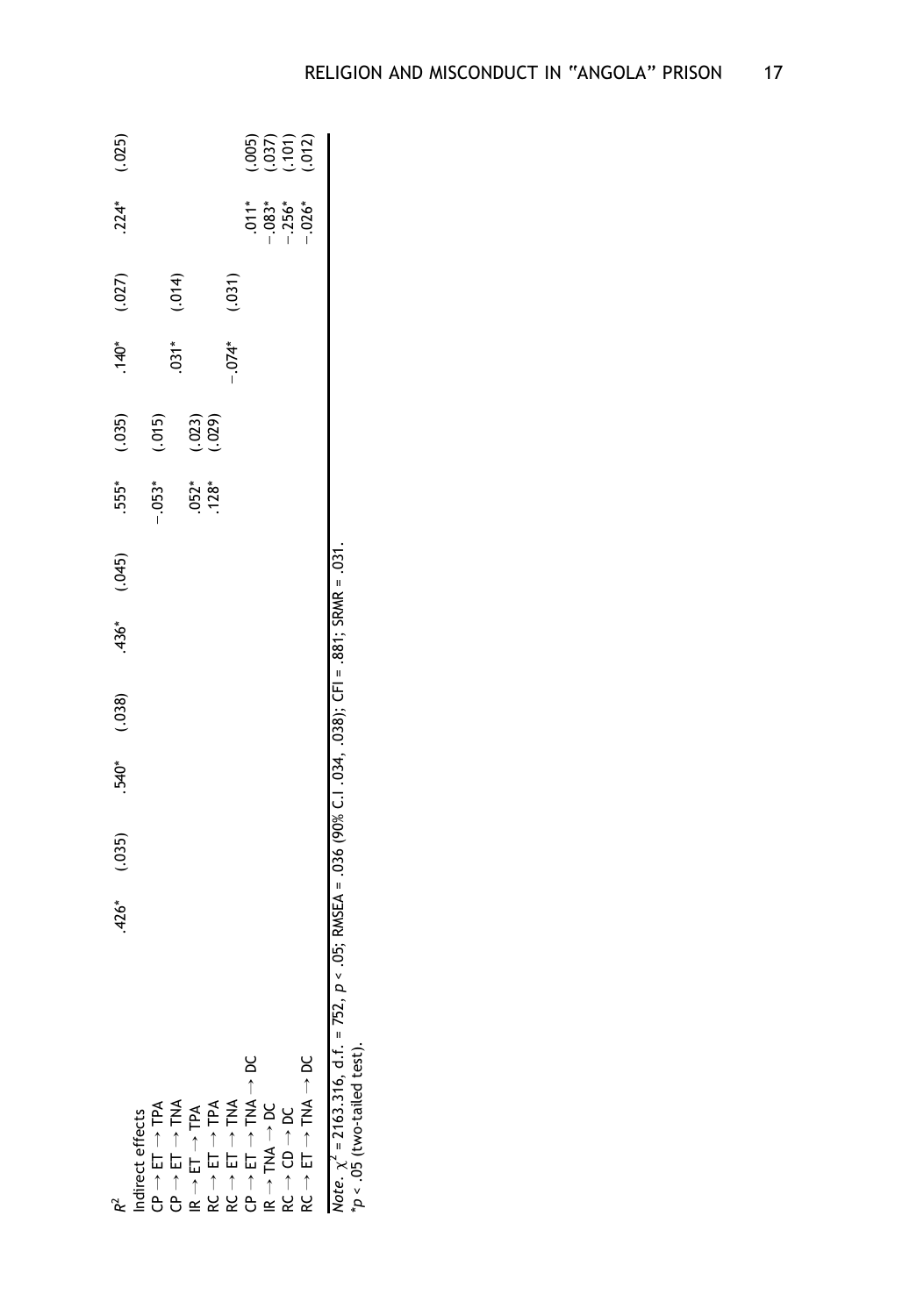<span id="page-18-0"></span>After taking religiosity and conversion into account, however, an inmate's congregational participation was negatively related to his status in existential transformation, implying that the participation in and of itself does not necessarily contribute to existential transformation unless it is done with the "right" motivation, that is, religious. The negative association therefore might not be counter-intuitive. Clearly not all inmates participate in religious congregations for intrinsically religious reasons (for example, see note 10). This may help explain why after controlling for individual religiosity and conversion, participants in congregations were found to show lower levels of belief and interest in meaning, purpose, and ultimate truth in life than non-participants. Perhaps for them congregational participation provided greater sense of belonging and social support than answers to abstract questions of identity, or it was merely a programming option that kept participating inmates busy.

While congregational participation was not significantly related, an inmate's religiosity was found to have a negative association with his status in cognitive transformation, whereas the inmate's conversion had a positive association as hypothesized. The strong, positive association indicates religious conversion being a strong predictor of cognitive transformation. To the extent that this is the case, the negative association of congregational participation might show the effect of extrinsic, as opposed to intrinsic, religiosity of inmates as they used religion to fulfill their needs such as social relations and personal comfort (Allport & Ross, [1967](#page-24-0)), after controlling for the key source of cognitive transformation among religious inmates, conversion.

Religious conversion was found to be the only measure of inmate's religiousness that was positively associated with crystallization of discontent: inmate converts were more likely to be afraid of facing a miserable future unless they change themselves, perceive a life of offending to be costly rather than beneficial, and make a conscious decision to improve themselves as a result of engaging in the cognitive process. Only an inmate's religious conversion was related consistently to the three constructs of status in identity transformation as hypothesized (Hypothesis 1a). In addition, the three constructs' residuals were all positively correlated (see Figure [1\)](#page-8-0). Inmates who believed in ultimate meaning and purpose in life were likely not only to be open for inner change and willing to have themselves fundamentally transformed but also to perceive the costs of offending to be greater than the benefits. Inmates ready for selfchange and willing to have themselves transformed were also likely to make a conscious decision to change themselves.<sup>12</sup>

12. The larger correlation between cognitive transformation and crystallization of discontent (r = .677) than the other two correlations involving existential transformation (r = .388 and .287) might indicate that cognitive transformation and crystallization of discontent, both tapping the domain of cognition, share conceptually more in common than existential transformation, which is cognitive in part but more than human cognition in the sense that it concerns self-transcendent, ultimate meaning and purpose in life (Emmons, [1999;](#page-25-0) Frankl, [1946/1984;](#page-25-0) Tillich, [1957\)](#page-27-0).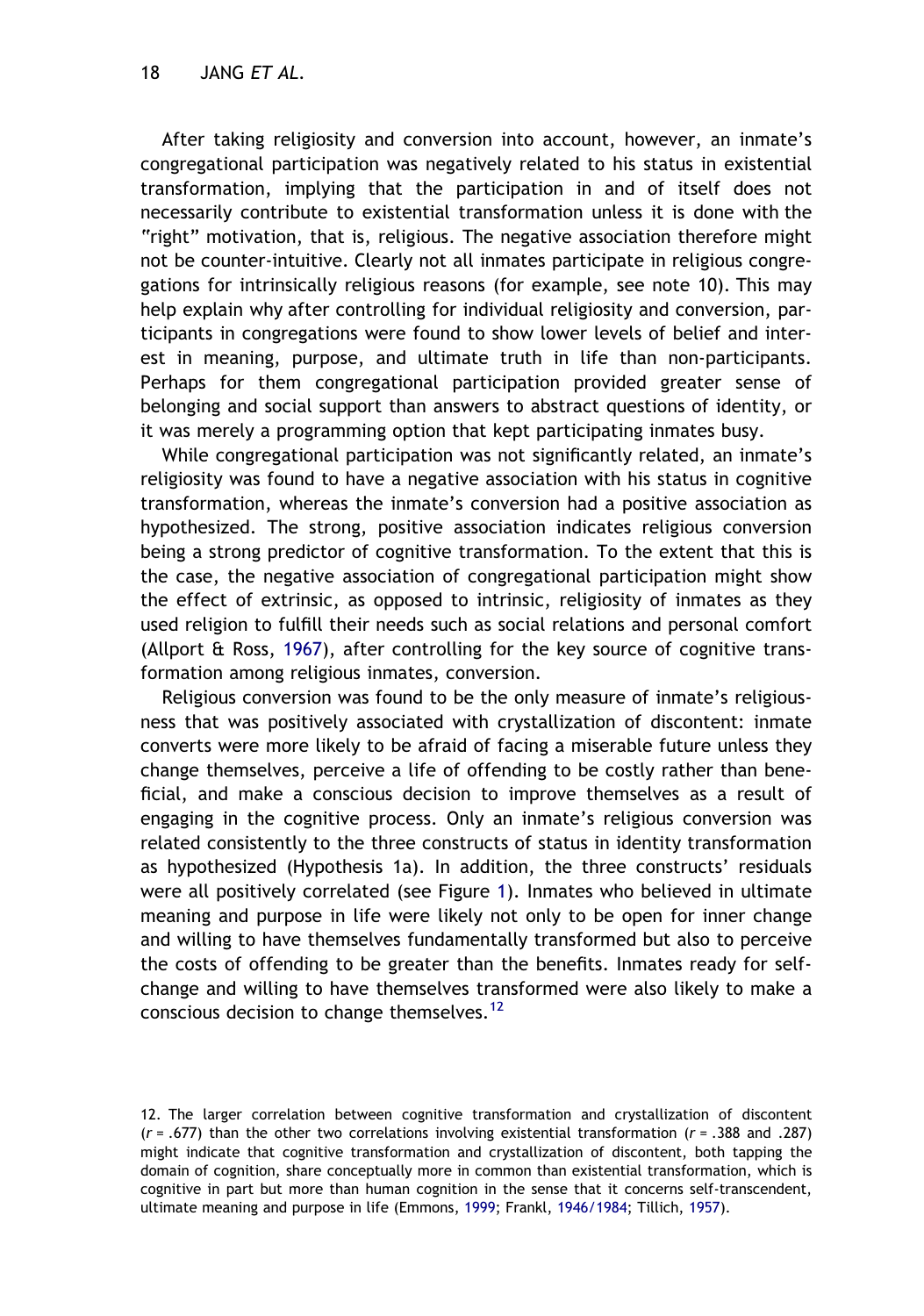<span id="page-19-0"></span>The hypothesis about relationships between religiousness, cognitive and existential transformations, and crystallization of discontent, on the one hand, and emotional transformation, on the other (Hypothesis 1b), also received partial support. Individual religiosity was directly related to status in both transformation in positive and negative affect as well as indirectly to transformation in positive affect via status in existential transformation (see Table [2](#page-16-0)'s bottom panel), consistent with prior research on religiousness and emotions (Emmons & Paloutzian, [2003\)](#page-25-0). Religious conversion and congregational participation, however, were related only indirectly to status in emotional transformation. Specifically, an inmate's conversion was related indirectly to his status in transformation in positive affect and transformation in negative affect via status in existential transformation, while the direction of congregational participation's indirect effects on status in transformation in positive and negative affect were opposite to what was expected because they were mediated by existential transformation, which was negatively related to congregational participation as reported.

Among the first set of identity transformation variables, existential transformation was related to both transformations in positive and negative affect in the hypothesized direction: inmates who believed in ultimate truth, meaning, and purpose in life were more likely to view themselves in terms of the emotions of being hopeful, loved, and grateful and less likely to portray themselves with anger, depression, and anxiety than those who did not. On the other hand, an inmate's status in cognitive transformation was related only to his status in transformation in positive affect, whereas the inmate's crystallization of discontent was not related to his status in either type of emotional transformation.

We found three variables to be directly related to prison misconduct. First, status in transformation in negative affect was inversely related to disciplinary convictions: inmates who tended not to identify themselves with negative emotions were less likely to report prison misconduct than those who did. A second variable related directly to misconduct was status in crystallization of discontent, which was not associated with either mediator between itself and disciplinary convictions: as expected, inmates who perceived the costs of offending to be higher than the benefits were less likely to report infraction. Conversion was also related directly to misconduct: inmates who indicated that they experienced religious conversion were less likely to report disciplinary convictions than those who did not. Hypothesis 2 therefore received partial support.

Finally, we tested whether an inmate's religiousness was related indirectly to his misconduct in prison through the mediators (Hypothesis 3). The results showed that all three measures of religiousness were indirectly related to disciplinary convictions via status in existential transformation, crystallization of discontent, and transformation in negative affect (see Table [2'](#page-16-0)s bottom panel). Religious conversion had two indirect paths: one involving status in crystallization of discontent and the other both existential transformation and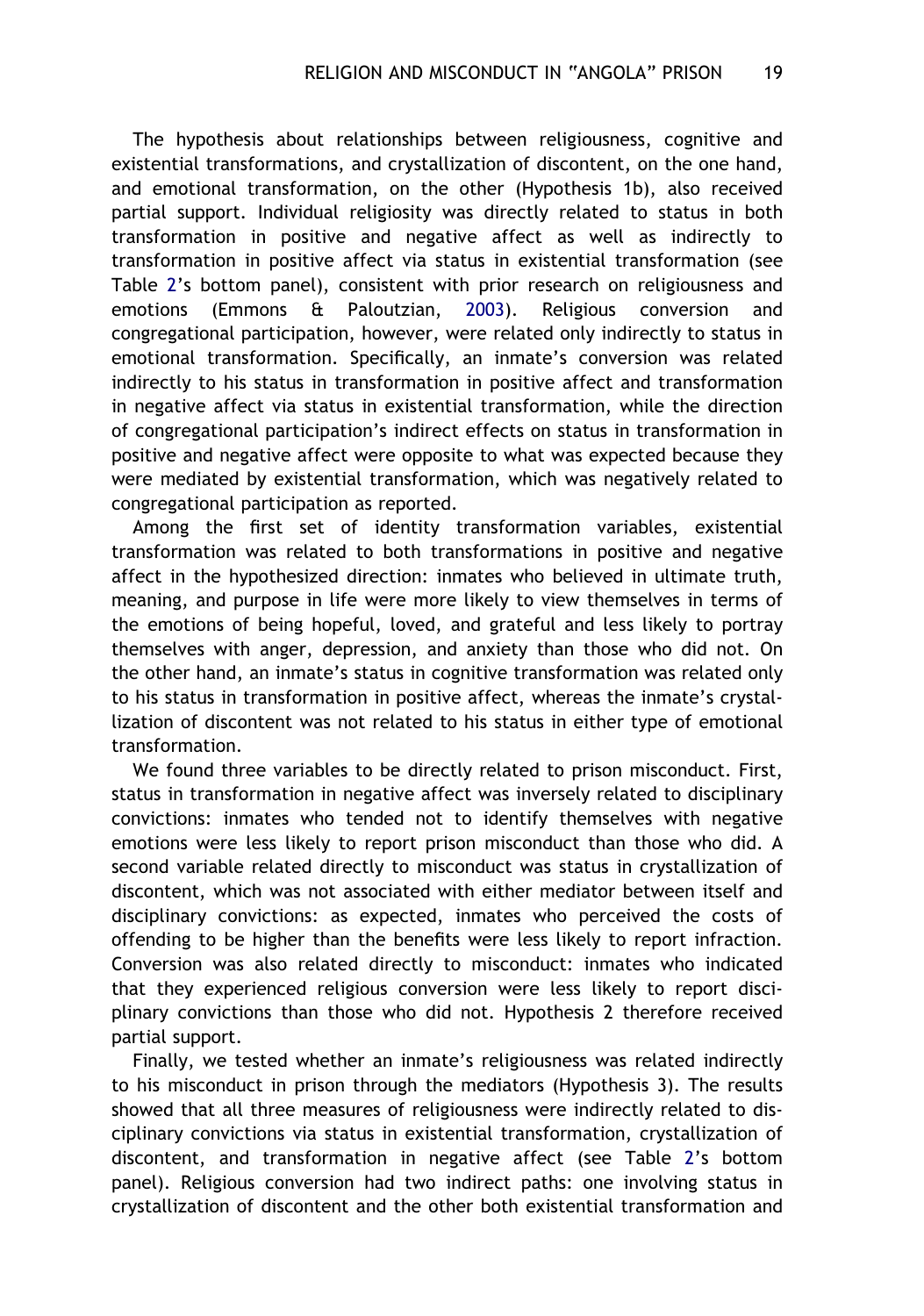transformation in negative affect. Religiosity had an indirect relationship with disciplinary convictions through transformation in negative affect.<sup>13</sup> Congregational participation was indirectly related to misconduct via status in existential transformation and transformation in negative affect, though it was opposite in direction because of the inverse relationship between congregational participation and status in existential transformation. Hypothesis 3 therefore also received partial support.

Conversion was positively related to the inmate's status in cognitive and existential transformations and crystallization of discontent. On the other hand, religiosity was related only to status in existential transformation, which was in turn associated with status in transformation in both positive and negative affect in the expected direction, whereas inmate's status in cognitive transformation was related positively only to status in transformation in positive affect. It was, however, inmate's status in transformation in negative affect that linked preceding variables to disciplinary convictions, while status in crystallization of discontent also had a direct effect on the endogenous variable. As a result, conversion was inversely related indirectly to misconduct via crystallization of discontent as well as existential transformation and transformation in negative affect. Religiosity also had significant indirect effect on disciplinary convictions through transformation in negative affect.

# Discussion and Conclusion

The term "jailhouse religion" is mostly used in a pejorative sense, and prisoners who "find religion" are often viewed with suspicion and thought to be angling for special consideration or sympathy from parole boards, correctional staff, or people outside prison (Johnson, [2011;](#page-26-0) Maruna et al., [2006](#page-26-0)). While such cynicism is not unfounded, a suggestion that religious activities in prison are generally fake and primarily for extrinsic purposes (e.g. safety and material comforts) contradicts what prisoners and ex-offenders often say about how religion transformed them and led to their subsequent behavioral change. It is reasonable to anticipate according to prior research on the religion-crime relationship outside of prison (Johnson & Jang, [2010](#page-26-0)) the same relationship between religion and misconduct in prison, though contexts are different. Previous studies tend to confirm an inverse relationship between an inmate's religion and infractions. The way religion would affect inmates' behavior, however, has been understudied.

This study intended to address the issue by focusing on whether an inmate's identity transformation mediates the religion-misconduct relationship.

<sup>13.</sup> Individual religiosity also had significant indirect effect on prison misconduct via existential transformation and transformation in negative affect, if one-tailed test was applied (−.011, S.E. = .006;  $β = -.007$ , S.E. = .004).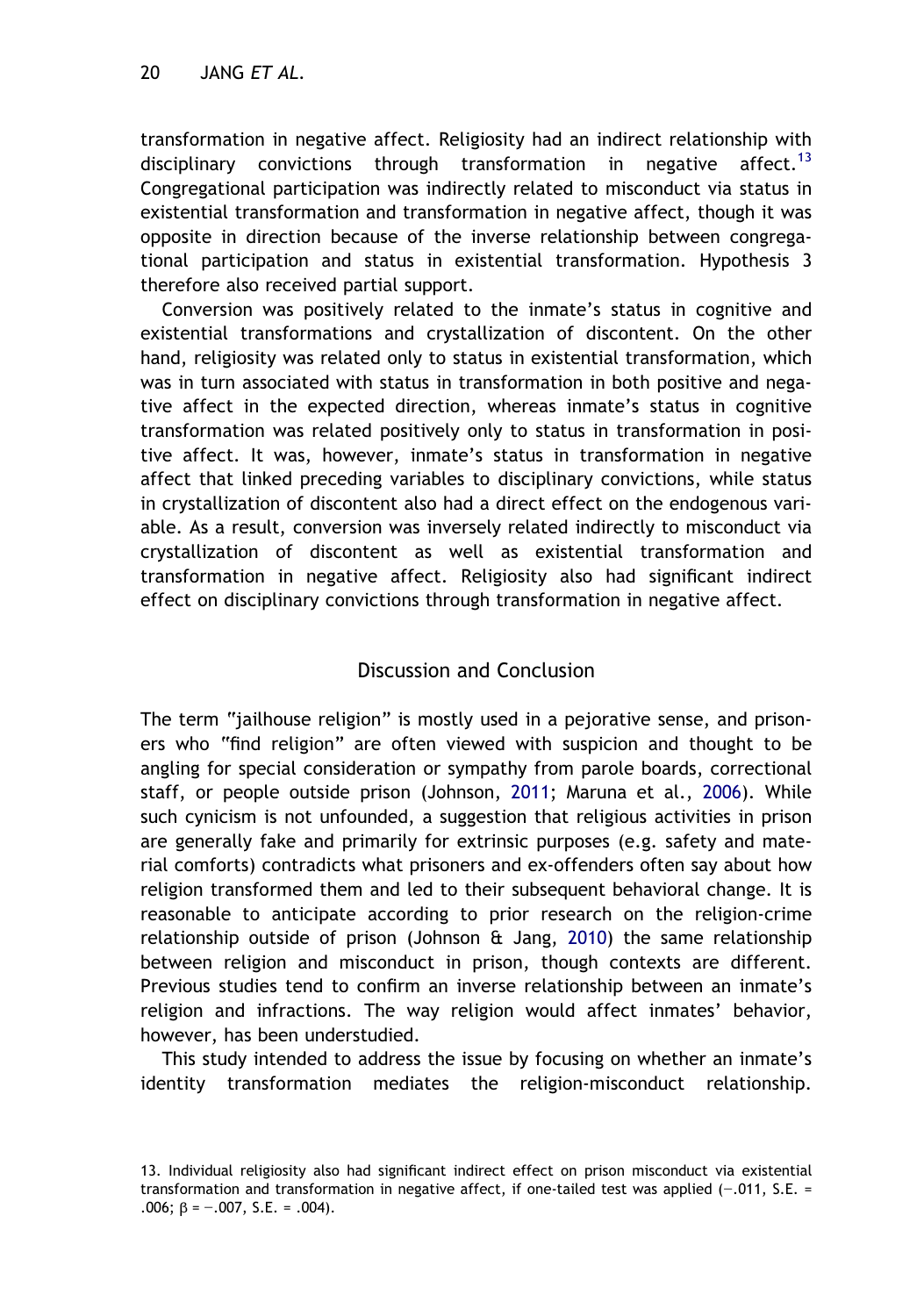The identity concepts were drawn from criminological theories that posit that a change in offender's identity explains desistance from crime and were extended to the explanation of prison misconduct. Although this study's cross-sectional data did not allow us to examine the process of change in selfidentity as well as desistance from misconduct, we applied the theories to test whether prisoners' religiousness tends to be inversely related to misconduct via their status in existential, cognitive, and emotional identity transformations. Given the data constraint, we assumed that inmates going through the process are likely to be ready for change and willing to replace an old self with a good new self, believe in and try to discover meaning and purpose in life, perceive the costs of offending to be higher than the benefits, and identify themselves with positive, not negative, emotions.

Results from estimating our latent-variable structural equation model partially supported the hypotheses. They tend to suggest that conversion and, to a lesser extent, religiosity are likely to lead prisoners to rehabilitate themselves by helping transform their old, antisocial self into a new, prosocial one in terms of existential, cognitive, and emotional dimensions of identity. On the other hand, we failed to find the same for inmate's participation in congregations, which was not related to all other variables except one, status in existential transformation, though the only significant relationship was in the opposite direction. We speculated about this unexpected finding in terms of some inmates' extrinsic religion revealed after taking into account potential measures of intrinsic religion (i.e. conversion and religiosity). Given our limited, dichotomous measure of inmate's participation in congregations, however, future research should examine how congregational participation might contribute to a prosocial change in identity through variables such as social support from other religious inmates.

To further validate our findings via a conservative test, we conducted a supplemental analysis, which was limited to 997 inmates who were serving life sentences. With absolutely no hope for release, these prisoners may have less motivation for making themselves look good by providing misleading, socially desirable answers for the key variables, including disciplinary convictions. Results revealed that key findings remained generally the same (see Supplemental Table 1). Conversion was the most consistent variable of inmate's religiousness in associations with the inmate's status in cognitive and existential transformations and crystallization of discontent, and existential transformation was related to both types of emotional transformation in the expected direction with transformation in negative affect being inversely associated with disciplinary convictions. While it no longer had a direct effect, an inmate's conversion had an indirect effect on his misconduct via status in existential transformation and transformation in negative affect.

We also conducted sensitivity analysis by estimating the model for the original sample  $(n = 2,249)$ , including inmates who had been at the Angola prison for less than two years (see Supplemental Table 2). Religious conversion was found to have both direct and indirect effects on misconduct in the expected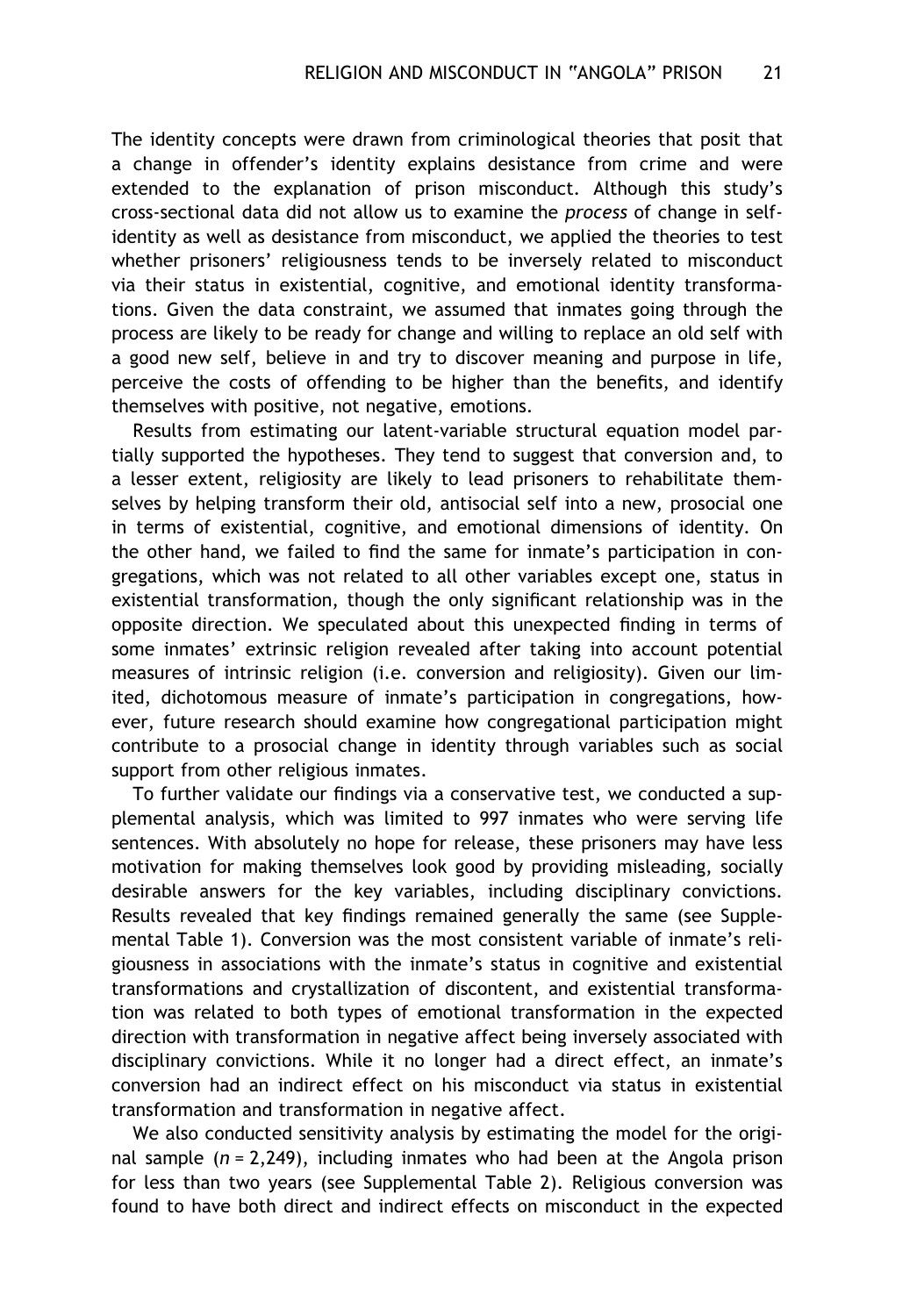<span id="page-22-0"></span>direction, but congregational participation had no direct effect, consistent with the findings presented above (i.e. Table [2\)](#page-16-0). On the other hand, the direct as well as indirect effects of individual religiosity on misconduct were found to be significant. Despite some differences between the two sets of results, our general conclusion remains the same: religious conversion and, to a lesser extent, individual religiosity are likely to reduce the probability of misconduct among inmates, whereas, once an inmate's conversion and religiosity factors are taken into account, congregational participation per se is unlikely to have an independent effect on inmate behaviors.

To the extent that the "extreme stressor" and chronic strain of imprisonment triggers the process of identity transformation by forcing prisoners to decide whether they want to maintain a criminal lifestyle, the present finding has an interesting implication for Agnew's [\(2006](#page-24-0)) general strain theory that posits strain causes crime and deviance via negative emotions. The strain of imprisonment provides a context where the prisoner has to deal with a crisis of self-identity (Maruna et al., [2006](#page-26-0)), and religion functions as a system that helps the prisoner address the identity crisis by offering a meaning and purpose in life, a new self to replace the old one, forgiveness of the past wrongs, a new hope for a fresh start, and a reason and motivation to avoid becoming their feared self. Offenders often say that being locked up was a "blessing" or "God's plan" for their new life (Johnson, [2011\)](#page-26-0). The identity crisis involves negative emotions such as anxiety and "existential frustration" (Frankl, [1946/1984](#page-25-0)) as the prisoner struggles, which might result in deviance, whether infraction, suicide, or escape. With the help of religion, however, those negative emotions may motivate the prisoner for identity transformation. Then imprisonment could be called "positive strain" in that, being coupled with religion, it may contribute to something positive, that is, identity transformation and rehabilitation, unlike what general strain theory would predict.

Angola, America's largest maximum-security prison, is unique not only in historical background and the high percentage of inmates serving life sentence without the possibility of parole but also in allowing prisoners to lead their own congregations, where inmate ministers preach, counsel, and serve other inmates. This practice is uncommon in other prisons because of the fear it would put some inmates in a position of privilege and power over other inmates. In addition, the prison seminary program at Angola has served as the model that other states have attempted to follow in starting Bible Colleges within their own prison systems. Despite the "Angola exceptionalism," we believe the finding that conversion and religiosity are inversely related to prison misconduct is largely applicable to other prisons. We would speculate, however, that this inverse relationship is likely to be moderated by the degree of institutional support for religion in prison, the presence of inmate ministers and a seminary program, and the percentage of religious inmates in the prison population as Stark's [\(1996\)](#page-27-0) moral community thesis posits. We are currently conducting a study of a prison seminary program within the Texas Department of Criminal Justice that is based on the Angola model.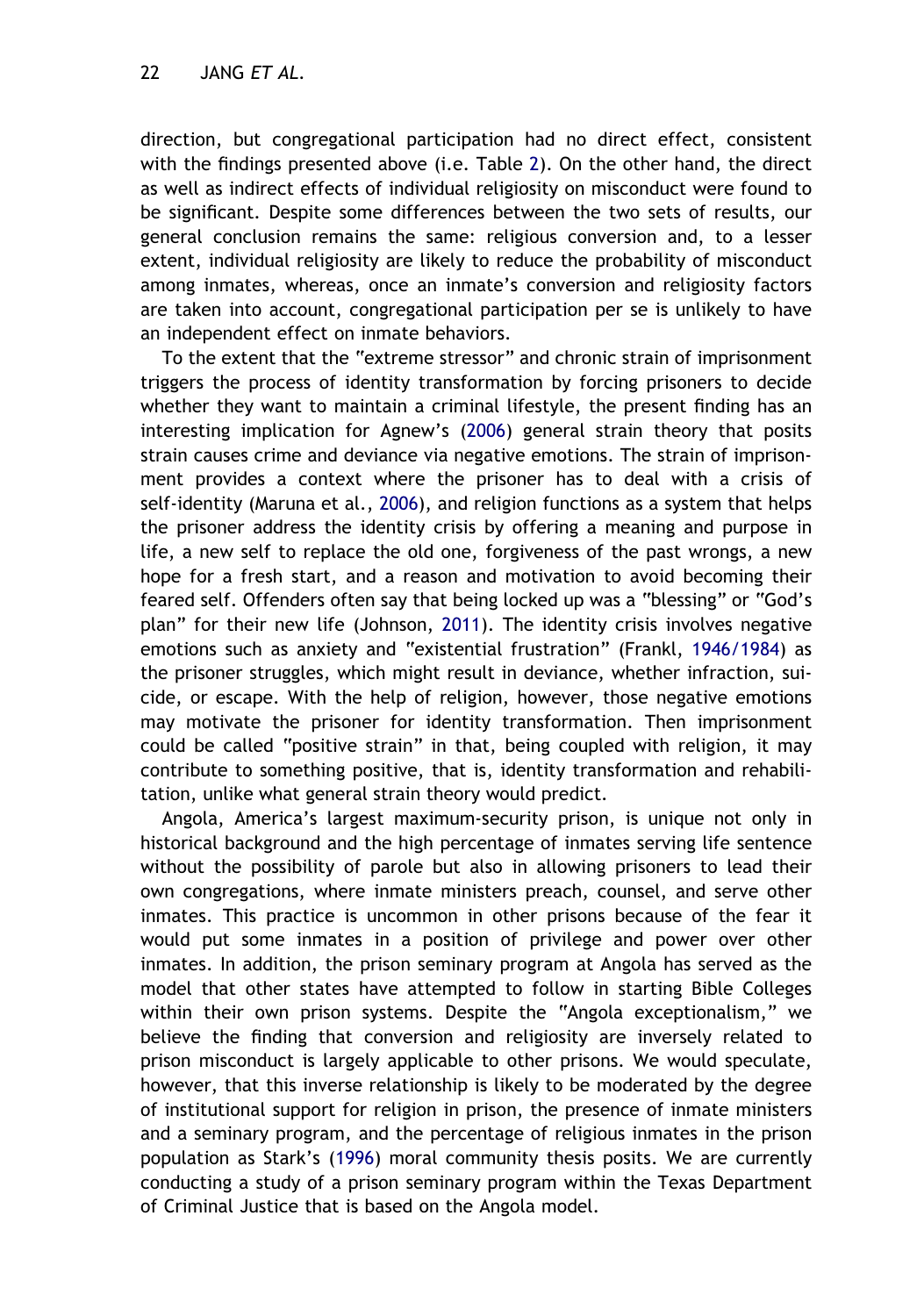<span id="page-23-0"></span>A key methodological limitation of the current study is its use of crosssectional data in studying causal relationships, while we believe the causal direction of relationships examined in this study to be more likely than its reverse for substantive reasons. Another limitation concerns our use of selfreported data on disciplinary convictions and prior offending. Problems with self-reported data have been studied (e.g. Hindelang, Hirschi, & Weis, [1981\)](#page-25-0), and researchers tend to find measurement errors of self-reported data to be generally random rather than systematic (Farrington, Loeber, Stouthamer-Loeber, Kammen, & Schmidt, [1996;](#page-25-0) Jolliffe et al., [2003;](#page-26-0) Piquero, Macintosh, & Hickman, [2002\)](#page-27-0). Thus, "self-report data appear acceptably valid and reliable for most research purposes" (Thornberry & Krohn, [2000,](#page-27-0) p. 33). This statement tends to be corroborated by our supplemental results as well as finding relationships involving disciplinary convictions and prior offending to be in the expected direction.

We believe our study contributes to the criminological literature on prison misconduct and offender rehabilitation despite these limitations by empirically demonstrating that religious conversion and, to a lesser extent, religiosity among prisoners are inversely related to disciplinary convictions via the inmate's identity transformation of existential, cognitive, and emotional dimensions. It also contributes to Giordano et al.'s ([2002, 2007\)](#page-25-0) and Paternoster and Bushway's [\(2009\)](#page-27-0) theories of desistance as this study, we believe, is the first that measured their theories' key concepts quantitatively by collecting data from a large sample using our developed scales of the concepts. While there has been quite a bit of academic writing on Angola in other disciplines (e.g. Bergeron, [2011;](#page-24-0) Rideau & Sinclair, [1985](#page-27-0)), our study is the first criminological research ever conducted to examine inmates at America's largest and arguably harshest maximum-security prison, which has been "studied" far more by journalists (e.g. Benns, [2015;](#page-24-0) Eckholm, [2013;](#page-25-0) The Associated Press, [2016;](#page-27-0) The Angola prison rodeo: Life, death, & raging bulls, [2014\)](#page-27-0) than by criminologists.

#### Disclosure Statement

No potential conflict of interest was reported by the authors.

#### Funding

This work was supported by Premier Designs.

#### Supplemental Data

Supplemental data for this article can be accessed here. [[http://dx.doi.org/10.1080/](http://dx.doi.org/10.1080/07418825.2017.1309057) [07418825.2017.1309057\]](http://dx.doi.org/10.1080/07418825.2017.1309057)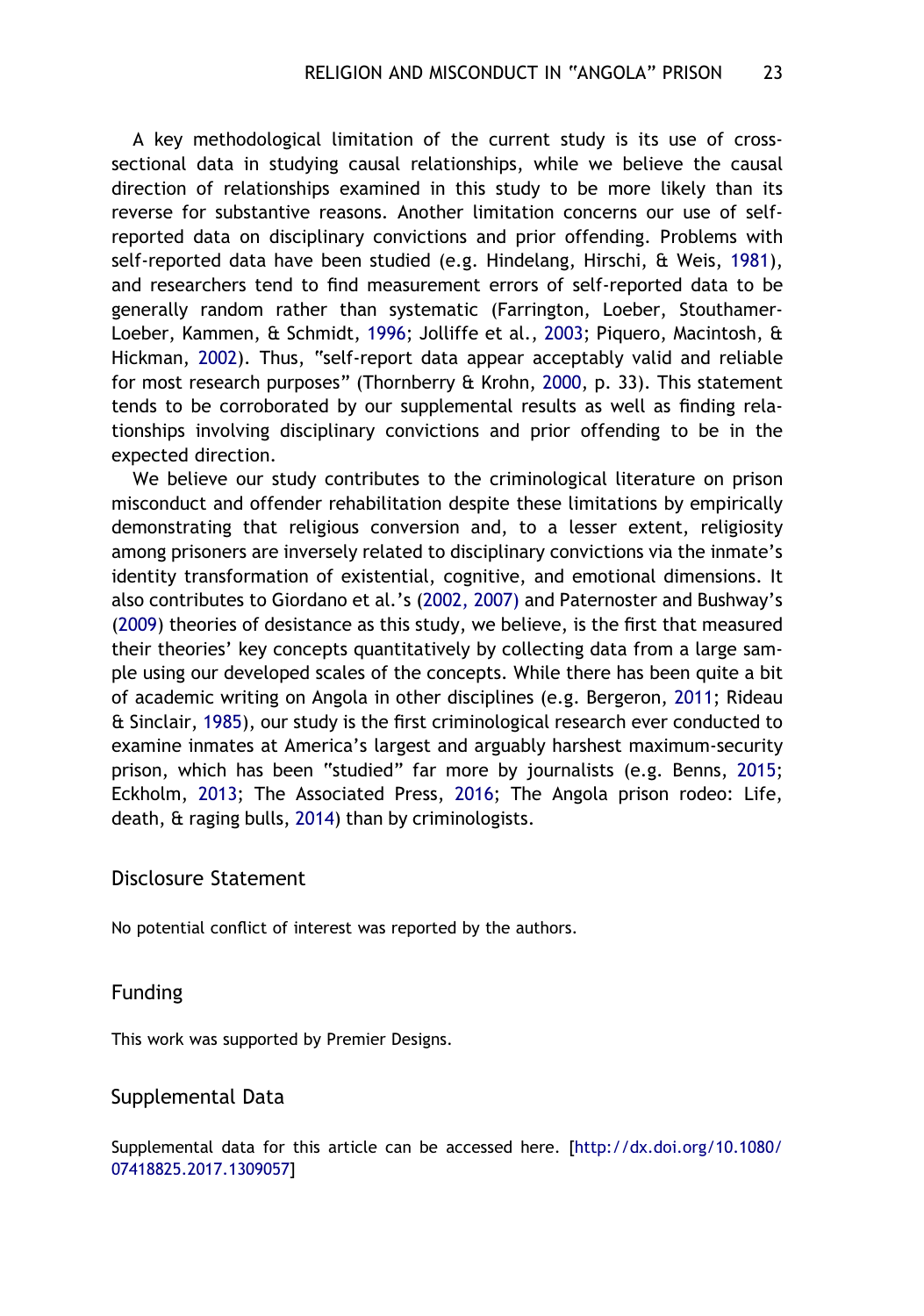#### References

- <span id="page-24-0"></span>Agnew, R. (1992). Foundation for a general strain theory of crime and delinquency. Criminology, 30, 47-88.
- Agnew, R. [\(2006\)](#page-22-0). Pressured into crime: An overview of general strain theory. Los Angeles, CA: Roxbury.
- Ajzen, I., & Fishbein, M. ([2005](#page-6-0)). The influence of attitudes on behavior. In D. Albarracin, B. T. Johnson, & M. P. Zanna (Eds.), The handbook of attitudes (pp. 173-221). New York, NY: Psychology Press.
- Allport, G. W., & Ross, J. M. ([1967](#page-18-0)). Personal religious orientation and prejudice. Journal of Personality and Social Psychology, 5, 432-443.
- Baraldi, A. N., & Enders, C. K. [\(2010\)](#page-13-0). An introduction to modern missing data analyses. Journal of School Psychology, 48, 5-37.
- Benns, W. [\(2015,](#page-23-0) September). American slavery, reinvented. The Atlantic. Retrieved from [http://www.theatlantic.com/business/archive/2015/09/prison-labor-in-amer](http://www.theatlantic.com/business/archive/2015/09/prison-labor-in-america/406177/) [ica/406177/](http://www.theatlantic.com/business/archive/2015/09/prison-labor-in-america/406177/)
- Bergeron, R. L., Jr. ([2011](#page-23-0)). Faith on the farm: An analysis of Angola prison's moral rehabilitation program under the establishment clause. Louisiana Law Review, 71, 1221-1257.
- Blevins, K. R., Listwan, S. J., Cullen, F. T., & Jonson, C. L. [\(2010\)](#page-2-0). A general strain theory of prison violence and misconduct: An integrated model of inmate behavior. Journal of Contemporary Criminal Justice, 26, 148-166.
- Bollen, K. A. [\(1989](#page-12-0)). Structural equations with latent variables. New York, NY: Wiley.
- Camp, S. D., Gaes, G. G., Langan, N. P., & Saylor, W. G. ([2003](#page-6-0)). The influence of prisons on inmate misconduct: A multilevel investigation. Justice Quarterly, 20, 501-533.
- Camp, S. D., Daggett, D. M., Kwon, O., & Klein-Saffran, J. [\(2008\)](#page-7-0). The effect of faith program participation on prison misconduct: The life connections program. Journal of Criminal Justice, 36, 389-395.
- Carson, E. A. [\(2015](#page-9-0)). Prisoners 2014 (No. NCJ 248955). Washington, DC: Bureau of Justice Statistics, U.S. Department of Justice.
- Caudy, M. S., Durso, J. M., & Taxman, F. S. [\(2013](#page-7-0)). How well do dynamic needs predict recidivism? Implications for risk assessment and risk reduction. Journal of Criminal Justice, 41, 458-466.
- Clear, T. R., & Sumter, M. T. ([2002](#page-2-0)). Prisoners, prison, and religion. Journal of Offender Rehabilitation, 35, 125-156.
- Clear, T. R., Stout, B. D., Dammer, H. R., Kelly, L., Hardyman, P. L., & Shapiro, C. ([1992\)](#page-2-0). Religion in prison: Final report. Newark, NJ: School of Criminal Justice, Rutgers University.
- Clear, T. R., Hardyman, P. L., Stout, B., Lucken, K., & Dammer, H. R. [\(2000](#page-2-0)). The value of religion in prison: An inmate perspective. Journal of Contemporary Criminal Justice, 16, 53-74.
- Davis, L. M., Bozick, R., Steele, J. L., Saunders, J., & Miles, J. N. [\(2013](#page-7-0)). Evaluating the effectiveness of correctional education: A meta-analysis of programs that provide education to incarcerated adults. Santa Monica, CA: Rand Corporation.
- Duwe, G. ([2014](#page-6-0)). The development, validity, and reliability of the Minnesota screening tool assessing recidivism risk (MnSTARR). Criminal Justice Policy Review, 25, 579-613.
- Duwe, G., Hallett, M., Hays, J., Jang, S. J., & Johnson, B. R. ([2015](#page-7-0)). Bible college participation and prison misconduct: A preliminary analysis. Journal of Offender Rehabilitation, 54, 371-390.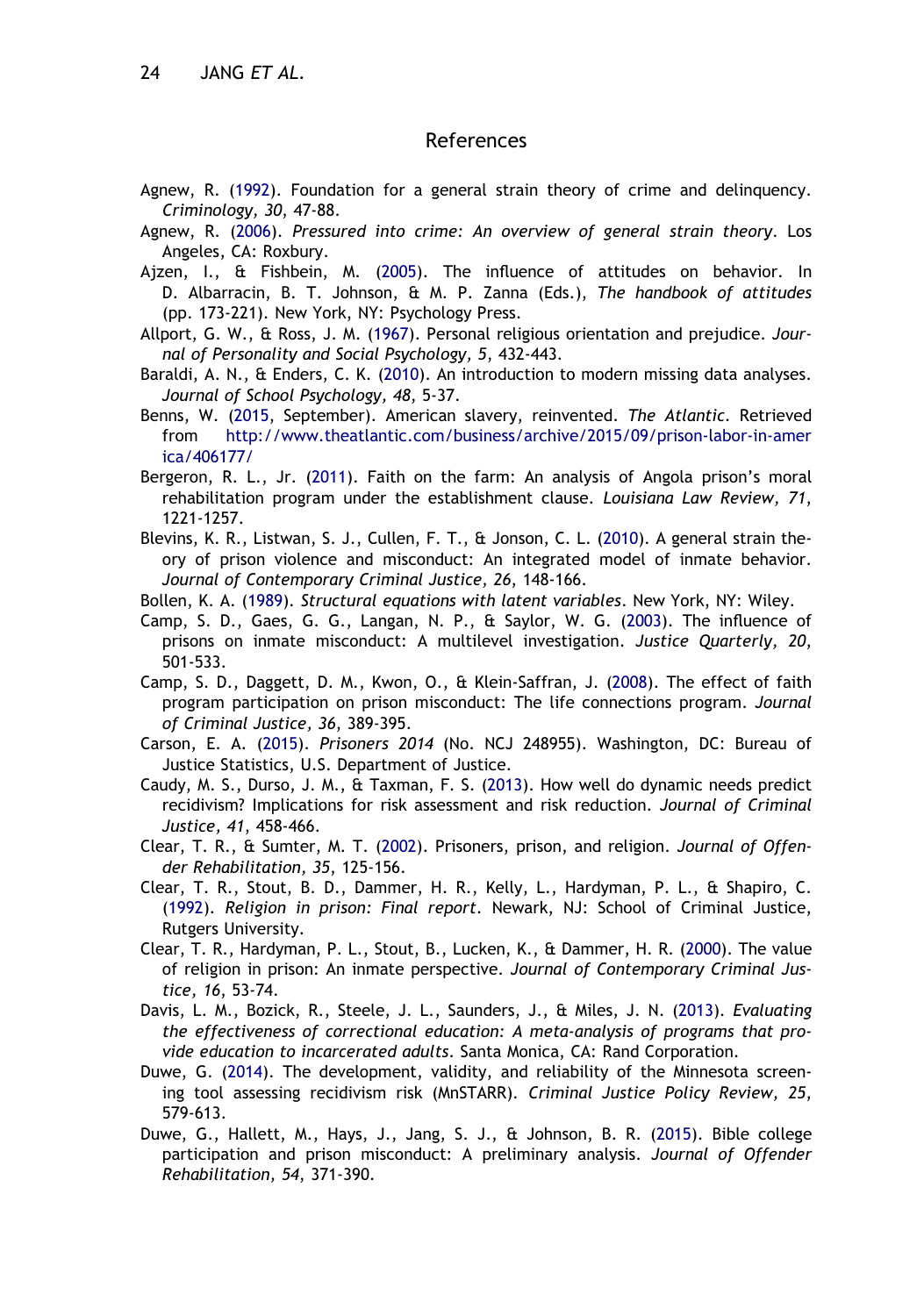- <span id="page-25-0"></span>Eckholm, E. [\(2013,](#page-23-0) October 5). Bible college helps some at Louisiana prison find peace. The New York Times. Retrieved from [http://www.nytimes.com/2013/10/06/us/](http://www.nytimes.com/2013/10/06/us/bible-college-helps-some-at-louisiana-prison-find-peace.html?pagewanted=all&_r=0) [bible-college-helps-some-at-louisiana-prison-find-peace.html?pagewanted=all&\\_r=0](http://www.nytimes.com/2013/10/06/us/bible-college-helps-some-at-louisiana-prison-find-peace.html?pagewanted=all&_r=0)
- Emmons, R. A. [\(1999](#page-5-0)). The psychology of ultimate concerns: Motivation and spirituality in personality. New York, NY: The Guilford Press.
- Emmons, R. A., & Paloutzian, R. F. ([2003](#page-19-0)). The psychology of religion. Annual Review of Psychology, 54, 377-402.
- Farrall, S. ([2005\)](#page-2-0). On the existential aspects of desistance from crime. Symbolic Interaction, 28, 367-386.
- Farrington, D. P., Loeber, R., Stouthamer-Loeber, M., Kammen, W. B., & Schmidt, L. [\(1996](#page-23-0)). Self-reported delinquency and a combined delinquency seriousness scale based on boys, mothers, and teachers: Concurrent and predictive validity for African-Americans and Caucasians. Criminology, 34, 493-517.
- Frankl, V. E. [\(1946/1984](#page-5-0)). Man's search for meaning. New York, NY: Pocket Books.
- Frankl, V. E. [\(2000\)](#page-5-0). Man's search for ultimate meaning. New York, NY: Basic Books.
- French, S. A., & Gendreau, P. ([2006](#page-7-0)). Reducing prison misconducts: What works!. Criminal Justice and Behavior, 33, 185-218.
- Gaes, G. G., Wallace, S., Gilman, E., Klein-Saffran, J., & Suppa, S. [\(2002\)](#page-7-0). The influence of prison gang affiliation on violence and other prison misconduct. The Prison Journal, 82, 359-385.
- Gendreau, P., Little, T., & Goggin, C. [\(1996\)](#page-6-0). A meta-analysis of the predictors of adult offender recidivism: What works. Criminology, 34, 575-608.
- Gendreau, P., Goggin, C. E., & Law, M. A. ([1997\)](#page-7-0). Predicting prison misconducts. Criminal Justice and Behavior, 24, 414-431.
- Giordano, P. C., Cernkovich, S. A., & Rudolph, J. L. ([2002](#page-2-0)). Gender, crime, and desistance: Toward a theory of cognitive transformation. American Journal of Sociology, 107, 990-1064.
- Giordano, P. C., Schroeder, R. D., & Cernkovich, S. A. ([2007](#page-2-0)). Emotions and crime over the life course: A neo-meadian perspective on criminal continuity and change. American Journal of Sociology, 112, 1603-1661.
- Gooren, H. P. P. [\(2010\)](#page-3-0). Religious conversion and disaffiliation. New York, NY: Palgrave Macmillan.
- Gover, A. R., Perez, D. M., & Jennings, W. G. [\(2008\)](#page-7-0). Gender differences in factors contributing to institutional misconduct. The Prison Journal, 88, 378-403.
- Graham, J. W. [\(2009](#page-13-0)). Missing data analysis: Making it work in the real world. Annual Review of Psychology, 60, 549-576.
- Hallett, M., Hays, J., Johnson, B., Jang, S. J., & Duwe, G. (2015). "First stop dying": Angola's Christian seminary as positive criminology. International Journal of Offender Therapy and Comparative Criminology, 61, 445-463. doi[:10.1177/](http://dx.doi.org/10.1177/0306624X15598179) [0306624X15598179](http://dx.doi.org/10.1177/0306624X15598179)
- Hallett, M., Hays, J., Johnson, B., Jang, S. J., & Duwe, G. [\(2016\)](#page-10-0). The Angola prison seminary: Effects of faith-based ministry on identity transformation, desistance, and rehabilitation. New York, NY: Routledge.
- Hindelang, M. J., Hirschi, T., & Weis, J. G. ([1981](#page-23-0)). Measuring delinquency. Beverly Hills, CA: Sage.
- Hu, L., & Bentler, P. M. [\(1999](#page-13-0)). Cutoff criteria for fit indexes in covariance structure analysis: Conventional criteria versus new alternatives. Structural equation modeling: A multidisciplinary journal, 6, 1-55.
- James, W. ([1902/2007\)](#page-3-0). The varieties of religious experience: A study of human nature. Charleston, SC: BiblioBazaar.
- Jang, S. J., & Johnson, B. R. ([2003\)](#page-2-0). Strain, negative emotions, and deviant coping among African Americans: A test of general strain theory. Journal of Quantitative Criminology, 19, 79-105.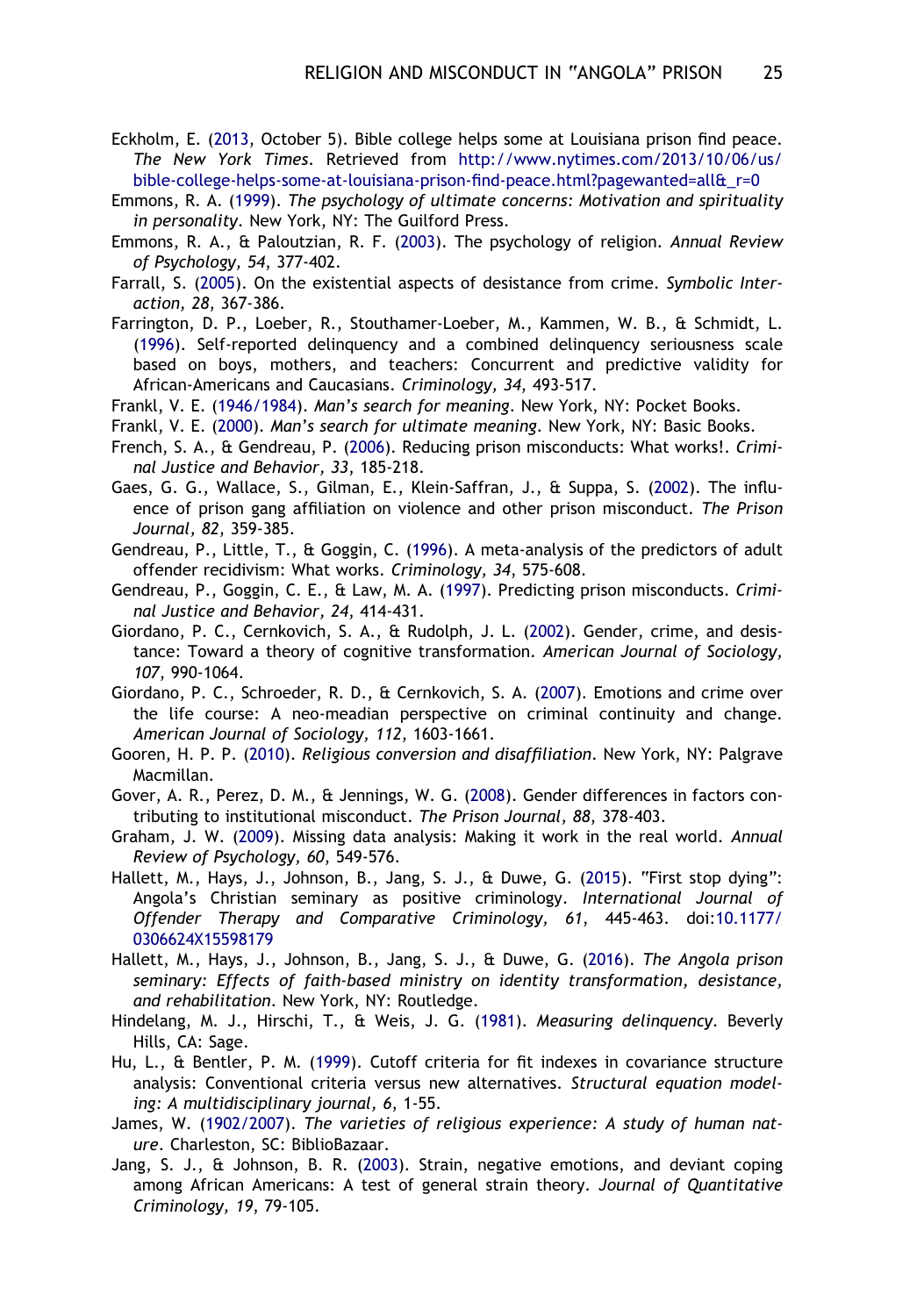- <span id="page-26-0"></span>Johnson, B. R. [\(1987\)](#page-7-0). Religiosity and institutional deviance: The impact of religious variables upon inmate adjustment. Criminal Justice Review, 12, 21-30.
- Johnson, B. R. [\(2011\)](#page-2-0). More god, less crime: Why faith matters and how it could matter more. West Conshohocken, PA: Templeton Press.
- Johnson, B. R., & Jang, S. J. ([2010](#page-2-0)). Crime and religion: Assessing the role of the faith factor. In R. Rosenfeld, K. Quinet, & C. Garcia (Eds.), Contemporary issues in criminological theory and research: The role of social institutions (pp. 117-149). Belmont, CA: Wadsworth.
- Jolliffe, D., Farrington, D. P., Hawkins, J. D., Catalano, R. F., Hill, K. G., & Kosterman, R. ([2003\)](#page-23-0). Predictive, concurrent, prospective and retrospective validity of selfreported delinquency. Criminal Behaviour and Mental Health, 13, 179-197.
- Kerley, K. R., Matthews, T. L., & Blanchard, T. C. [\(2005\)](#page-2-0). Religiosity, religious participation, and negative prison behaviors. Journal for the Scientific Study of Religion, 44, 443-457.
- Kerley, K. R., Matthews, T. L., & Schulz, J. T. [\(2005](#page-2-0)). Participation in operation starting line, experience of negative emotions, and incidence of negative behavior. International Journal of Offender Therapy and Comparative Criminology, 49, 410-426.
- Kerley, K. R., Copes, H., Tewksbury, R., & Dabney, D. A. ([2011](#page-7-0)). Examining the relationship between religiosity and self-control as predictors of prison deviance. International Journal of Offender Therapy and Comparative Criminology, 55, 1251-1271.
- Koenig, H. G. [\(1995](#page-2-0)). Religion and older men in prison. International Journal of Geriatric Psychiatry, 10, 219-230.
- Koenig, H. G., King, D. G., & Carson, V. B. ([2012](#page-5-0)). Handbook of religion and health (2nd ed.). New York, NY: Oxford University Press.
- Leban, L., Cardwell, S. M., Copes, H., & Brezina, T. ([2016\)](#page-2-0). Adapting to prison life: A qualitative examination of the coping process among incarcerated offenders. Justice Quarterly, 33, 943-969. doi:[10.1080/07418825.2015.1012096](http://dx.doi.org/10.1080/07418825.2015.1012096)
- Lipsey, M. W., Landenberger, N. A., & Wilson, S. J. ([2007](#page-7-0)). Effects of cognitive-behavioral programs for criminal offenders (No. 6). The Campbell Collaboration. Retrieved from [https://www.campbellcollaboration.org/media/k2/attachments/1028\\_R.pdf](https://www.campbellcollaboration.org/media/k2/attachments/1028_R.pdf)
- Little, R. J. A. [\(1988\)](#page-13-0). A test of missing completely at random for multivariate data with missing values. Journal of the American Statistical Association, 83, 1198-1202.
- Maruna, S. ([2001](#page-3-0)). Making good: How ex-convicts reform and rebuild their lives. Washington, DC: American Psychological Association.
- Maruna, S., Wilson, L., & Curran, K. [\(2006\)](#page-2-0). Why god is often found behind bars: Prison conversions and the crisis of self-narrative. Research in Human Development, 3, 161-184.
- McKnight, S. [\(2002](#page-3-0)). Turning to Jesus: The sociology of conversion in the Gospels. Louisville, KY: Westminster John Knox.
- Muthén, B. O. [\(1983\)](#page-12-0). Latent variable structural equation modeling with categoricaldata. Journal of Econometrics, 22, 43-65.
- Muthén, L. K., & Muthén, B. O. ([1998–2012\)](#page-12-0). Mplus user's guide (7th ed.). Los Angeles, CA: Author.
- O'Connor, T. P., & Perreyclear, M. ([2002](#page-2-0)). Prison religion in action and its influence on offender rehabilitation. Journal of Offender Rehabilitation, 35, 11-33.
- O'Donnell, I. ([2014](#page-3-0)). Prisoners, solitude, and time (1st ed.). New York, NY: Oxford University Press.
- Osgood, D. W., Johnston, L. D., O'Malley, P. M., & Bachman, J. G. [\(1988\)](#page-4-0). The generality of deviance in late adolescence and early adulthood. American Sociological Review, 53, 81-93.
- Pass, M. G. [\(1999\)](#page-7-0). Religious orientation and self-reported rule violations in a maximum security prison. Journal of Offender Rehabilitation, 28, 119-134.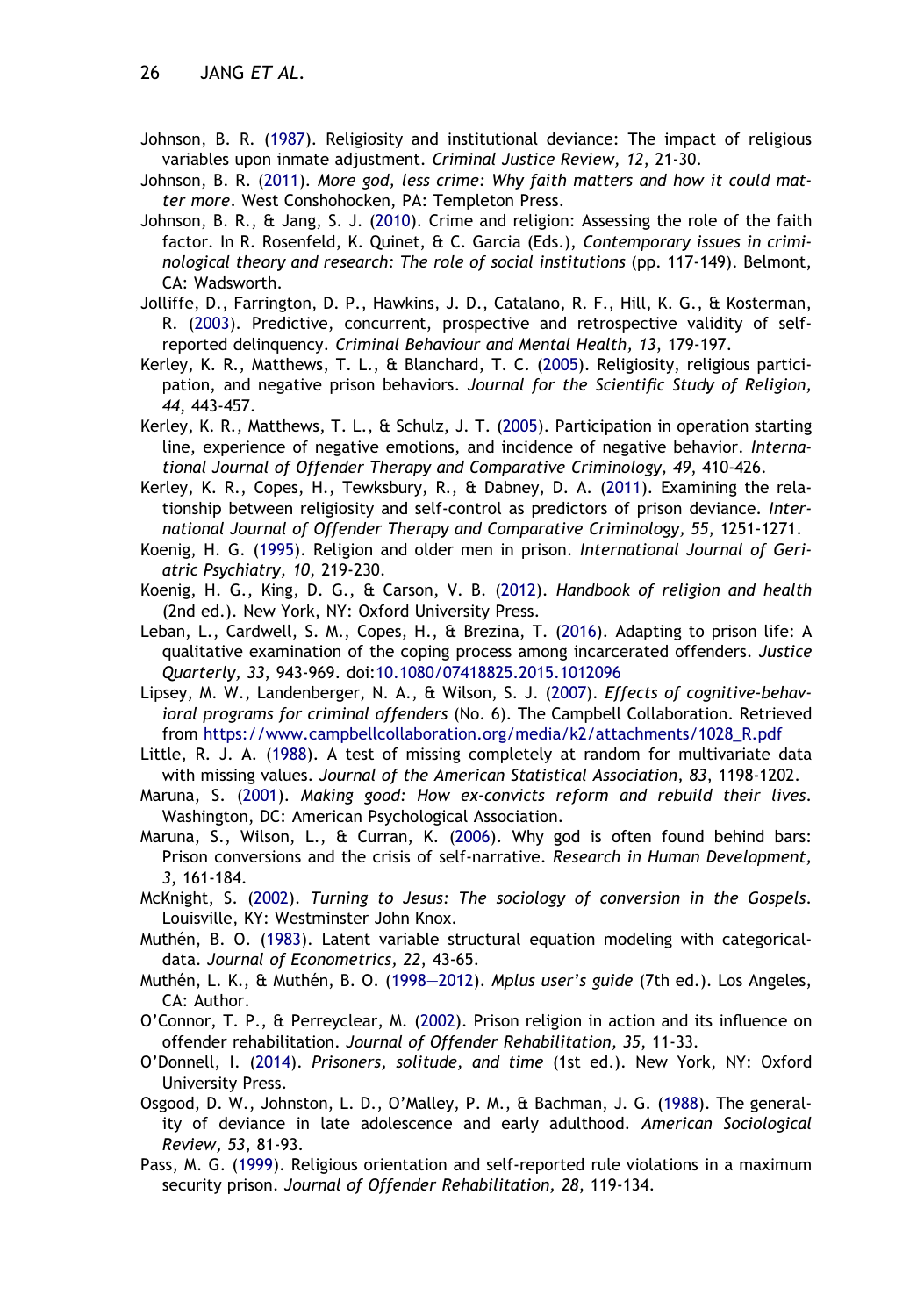- <span id="page-27-0"></span>Paternoster, R., & Bushway, S. D. ([2009](#page-2-0)). Desistance and the "feared self": Toward an identity theory of criminal desistance. Journal of Criminal Law and Criminology, 99, 1103-1156.
- Peace, R. V. [\(2004\)](#page-3-0). Conflicting understandings of Christian conversion: A missiological challenge. International Bulletin of Mission Research, 28, 8-14.
- Piquero, A. R., Macintosh, R., & Hickman, M. ([2002](#page-23-0)). The validity of a self-reported delinquency scale: Comparisons across gender, age, race, and place of residence. Sociological Methods & Research, 30, 492-529.
- Rambo, L. R. [\(1993\)](#page-3-0). Understanding religious conversion. New Haven, CT: Yale University Press.
- Rideau, W., & Sinclair, B. ([1985](#page-23-0)). Prisoner litigation: How it began in Louisiana. Louisiana Law Review, 45, 1061-1076.
- Smith, C. [\(2003](#page-3-0)). Moral, believing animals. New York, NY: Oxford University Press.
- Stark, R. [\(1996\)](#page-22-0). Religion as context: Hellfire and delinquency one more time. Sociology of Religion, 57, 163-173. doi[:10.2307/3711948](http://dx.doi.org/10.2307/3711948)
- Steiner, B., & Wooldredge, J. ([2014](#page-7-0)). Sex differences in the predictors of prisoner misconduct. Criminal Justice and Behavior, 41, 433-452.
- Tewksbury, R., Connor, D. P., & Denney, A. S. ([2014](#page-7-0)). Disciplinary infractions behind bars: An exploration of importation and deprivation theories. Criminal Justice Review, 39, 201-218.
- The Angola prison rodeo: Life, death, and raging bulls. ([2014](#page-23-0), May 10). The Economist. Retrieved from [http://www.economist.com/news/united-states/21601853-god-and](http://www.economist.com/news/united-states/21601853-god-and-daredevilry-give-prisoners-hope-and-dignity-says-burl-cain-life-death-and-raging)[daredevilry-give-prisoners-hope-and-dignity-says-burl-cain-life-death-and-raging](http://www.economist.com/news/united-states/21601853-god-and-daredevilry-give-prisoners-hope-and-dignity-says-burl-cain-life-death-and-raging)
- The Associated Press. [\(2016,](#page-23-0) April 13). Murderers are mentors in prison once notorious for violence. The New York Times. Retrieved from [http://www.nwitimes.com/mur](http://www.nwitimes.com/murderers-are-mentors-in-prison-once-notorious-for-violence/image_1440087d-03eb-5b95-89d3-5d59b90ae468.html) [derers-are-mentors-in-prison-once-notorious-for-violence/image\\_1440087d-03eb-](http://www.nwitimes.com/murderers-are-mentors-in-prison-once-notorious-for-violence/image_1440087d-03eb-5b95-89d3-5d59b90ae468.html)[5b95-89d3-5d59b90ae468.html](http://www.nwitimes.com/murderers-are-mentors-in-prison-once-notorious-for-violence/image_1440087d-03eb-5b95-89d3-5d59b90ae468.html)
- Thomas, J., & Zaitzow, B. H. ([2006](#page-2-0)). Conning or conversion? The role of religion in prison coping. The Prison Journal, 86, 242-259.
- Thornberry, T. P., & Krohn, M. D. ([2000](#page-23-0)). The self-report method for measuring delinquency and crime. Criminal Justice, 4, 33-83.
- Tillich, P. [\(1957\)](#page-5-0). The dynamics of faith. New York, NY: Harper.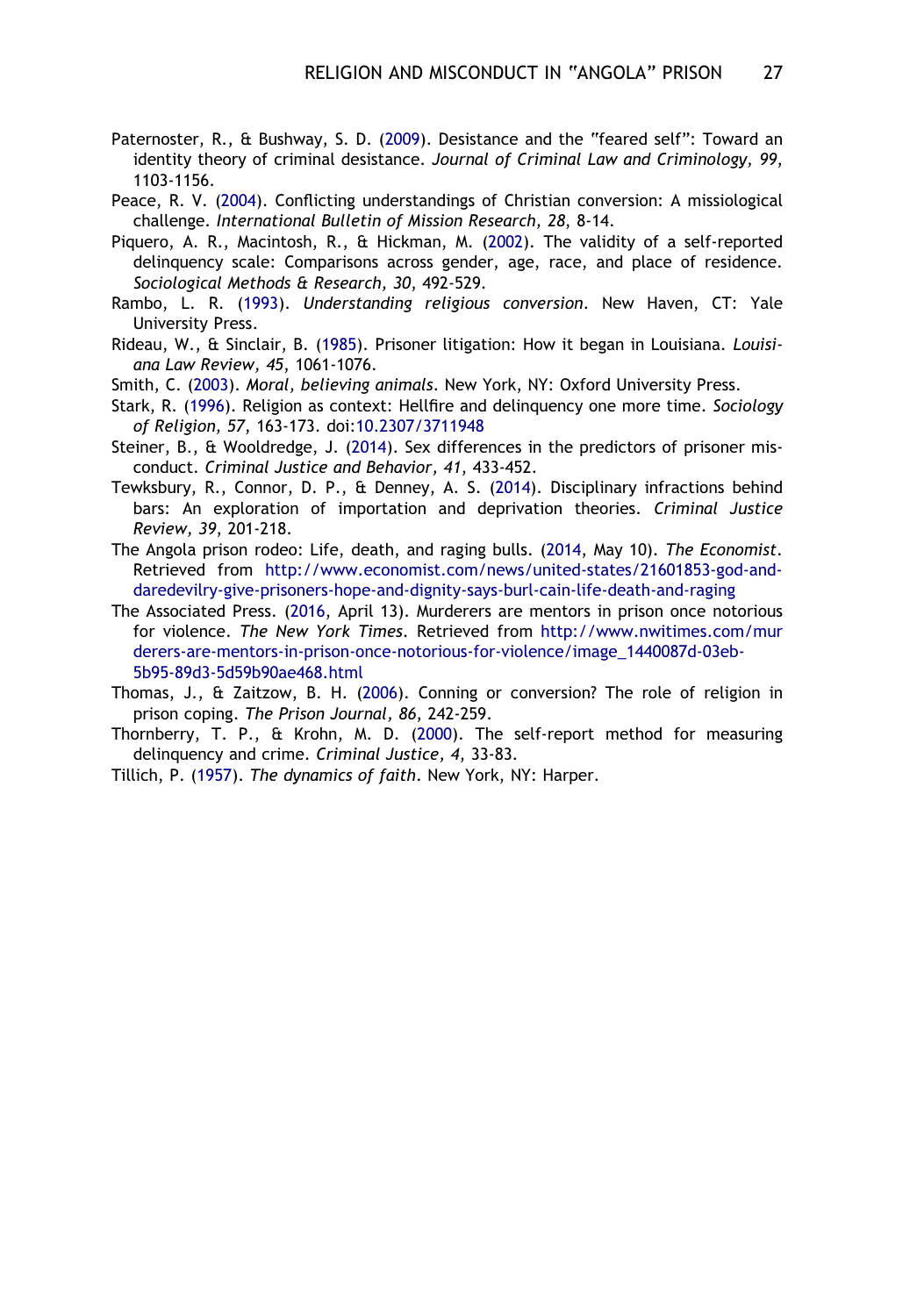<span id="page-28-0"></span>

| Variable                  | Survey Items (Response Categories)                                                                                                                                                                                                                                                          | loadings (a)<br>Factor |
|---------------------------|---------------------------------------------------------------------------------------------------------------------------------------------------------------------------------------------------------------------------------------------------------------------------------------------|------------------------|
| Prior offending<br>Arrest | In your whole life, how many times have you been arrested? (1 = 1-2 times, 2 = 3-5 times, 3 = 6-10                                                                                                                                                                                          | $(0 + 7)$<br>,786      |
| Incarceration             | (1 = never, 2 = 1–2 times, 3 = 3–5 times, 4 = 6–10 times, 5 = 11–15 times, 6 = 16–25 times, 7 = 26+<br>Before coming to Angola, how many times have you been incarcerated in an adult prison?<br>$= 11 - 15$ times, $5 = 16 - 20$ times, $6 = 21 - 25$ times, $7 = 26 +$ times)<br>times, 4 | $\overline{71}$        |
| Conviction                | How many times have you been <u>convicted</u> of the following offenses?<br>(1 = never, 2 = once, 3 = 2-3 times, 4 = 4-6 times, 5 = 7-10 times, 6 = 11-15 times, 7 = 16+ times)<br>times)                                                                                                   | .626                   |
|                           | A violent offense (e.g. assault, rape, robbery, manslaughter, or murder)<br>- A property offense (e.g. burglary, larceny, author theft, fraud, or forgery)<br>- A drug offense (such as possessing, selling or manufacturing drugs)                                                         |                        |
| Individual religiosity    | How close do you feel to God most of time?                                                                                                                                                                                                                                                  | (299)                  |
|                           | (1 = not close at all, 2 = not very close, 3 = somewhat close, 4 = pretty close, 5 = extremely close)                                                                                                                                                                                       | .645<br>.693           |
|                           | How often do you <u>currently</u> attend religious services at a place of worship?<br>(1 = never, 2 = less than once a year, 3 = once or twice a year, 4 = several times a year, 5 = once a                                                                                                 |                        |
|                           | month, $6 = 2-3$ times a month, $7 =$ about weekly, $8 =$ several times a week)                                                                                                                                                                                                             |                        |
|                           | Ш<br>In general, how important is religion to you? (1 = Not at all, 2 = Somewhat, 3 = Fairly, 4 = Very, 5<br>Extremely)                                                                                                                                                                     | .648                   |
|                           | About how often do you currently pray outside of religious services?                                                                                                                                                                                                                        | .720                   |
|                           | ø<br>(1 = never, 2 = only on certain occasions, 3 = once a week or less, $4 = a$ few times a week, $5 =$ once<br>day, 6 = several times a day)                                                                                                                                              |                        |
|                           | Outside of attending religious services, about how often do you <u>currently</u> spend private time reading<br>the Bible, Koran, Torah, or other sacred book?                                                                                                                               | .779                   |
|                           | (1 = never, 2 = less than once a year, 3 = once or several times a year, 4 = once a month, 5 = 2-3<br>month, $6 =$ about weekly, $7 =$ several times a week, $8 =$ everyday)<br>times a                                                                                                     |                        |

Appendix A. Items used in analysis Appendix A. Items used in analysis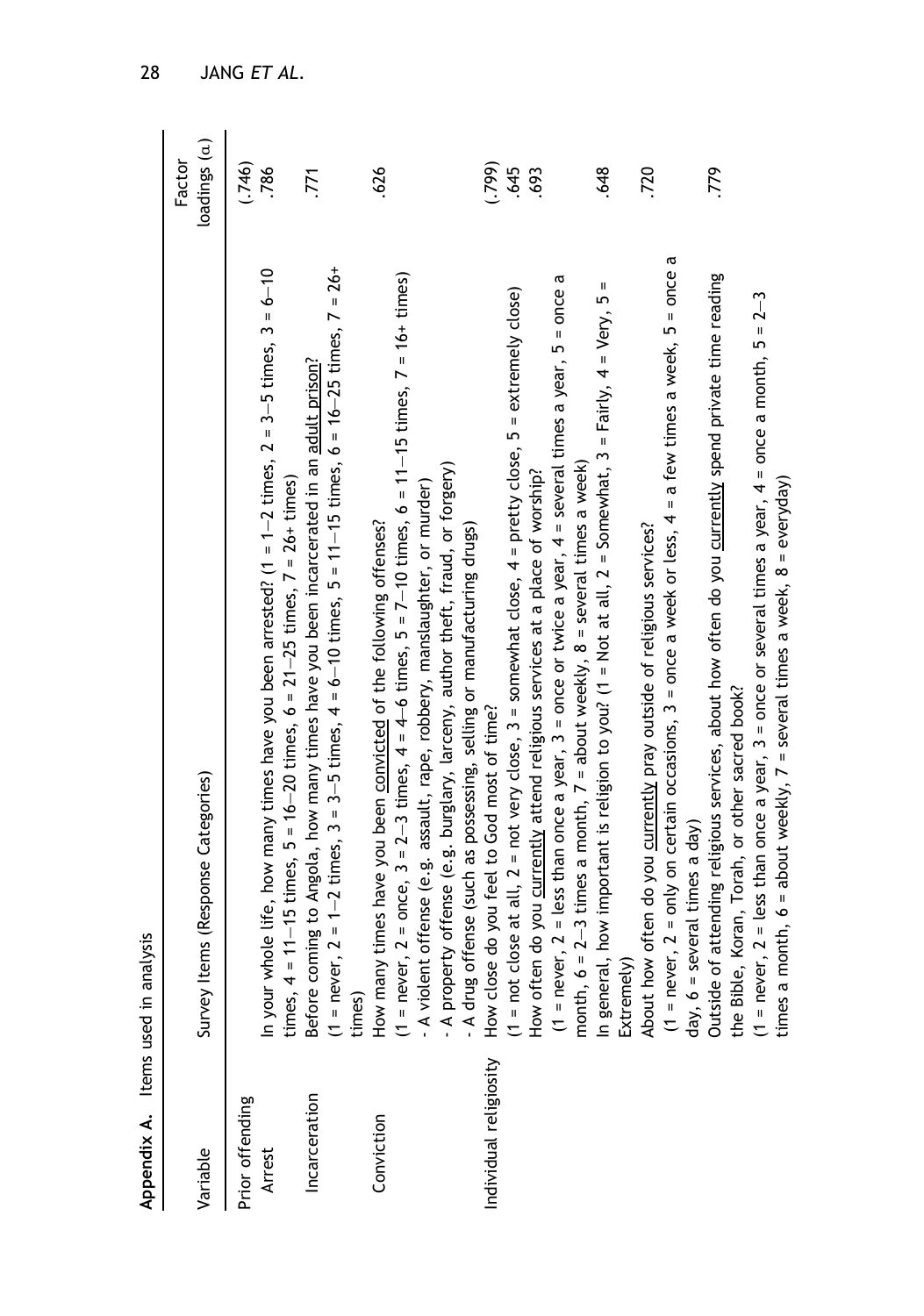| Religious conversion | Ш<br>How strongly do you agree or disagree with the following statements? (1 = strongly disagree, 2                                                                                                                               | (.829)                   |
|----------------------|-----------------------------------------------------------------------------------------------------------------------------------------------------------------------------------------------------------------------------------|--------------------------|
|                      | disagree, 3 = agree, 4 = strongly agree)<br>(a) I have been empowhered by becoming an agree) and coden in the following statements? (1 = strongly disagree, 2 = have been empowhered by becoming in any end coden<br>(b) I have b |                          |
|                      |                                                                                                                                                                                                                                   |                          |
| Existential          | $\sf II$                                                                                                                                                                                                                          | (.742)                   |
| transformation       |                                                                                                                                                                                                                                   |                          |
|                      |                                                                                                                                                                                                                                   | $-610$                   |
|                      |                                                                                                                                                                                                                                   | 509                      |
|                      |                                                                                                                                                                                                                                   | $-417$                   |
|                      |                                                                                                                                                                                                                                   | .552<br>762              |
|                      |                                                                                                                                                                                                                                   |                          |
|                      |                                                                                                                                                                                                                                   | 592                      |
| Cognitive            | Ш                                                                                                                                                                                                                                 | (.778)                   |
| transformation       |                                                                                                                                                                                                                                   |                          |
|                      |                                                                                                                                                                                                                                   | .663                     |
|                      | e are opportunities in this prison that I could take advantage of if I want to change myself                                                                                                                                      |                          |
|                      |                                                                                                                                                                                                                                   |                          |
|                      |                                                                                                                                                                                                                                   | 175<br>175<br>175<br>177 |
|                      |                                                                                                                                                                                                                                   |                          |
|                      |                                                                                                                                                                                                                                   | .634                     |
| Crystallization of   | Ш                                                                                                                                                                                                                                 | (517)                    |
| discontent           |                                                                                                                                                                                                                                   |                          |
|                      |                                                                                                                                                                                                                                   | 373                      |
|                      |                                                                                                                                                                                                                                   | .585                     |
|                      |                                                                                                                                                                                                                                   | .734                     |
|                      | e made a conscious decision to improve myself<br>$(d)$   hav                                                                                                                                                                      | 561                      |
|                      |                                                                                                                                                                                                                                   |                          |

RELIGION AND MISCONDUCT IN "ANGOLA" PRISON 29

(Continued)

(Continued)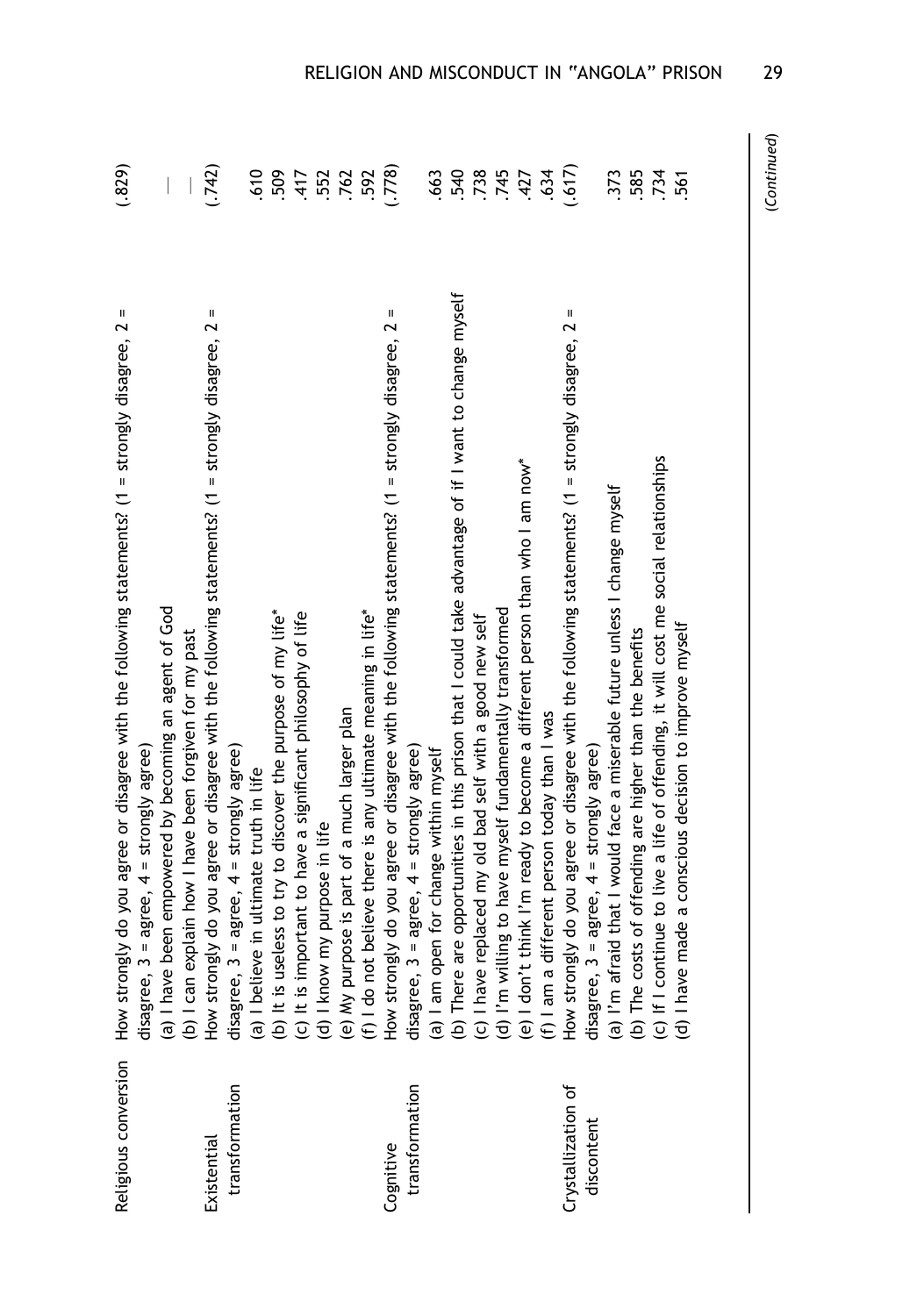| Appendix A. (Continued)       |                                                                                                                                                                                                                |                        |
|-------------------------------|----------------------------------------------------------------------------------------------------------------------------------------------------------------------------------------------------------------|------------------------|
| Variable                      | Survey Items (Response Categories)                                                                                                                                                                             | loadings (a)<br>Factor |
| transformation<br>Emotional   | regardless of how you feel at this moment? (1 = very unlikely, 2 = unlikely, 3 = likely, 4 = very likely)<br>How likely is it you use each of the following emotions to describe yourself (e.g. "Angry John"), | (.728)                 |
| Transformation in (a) Hopeful |                                                                                                                                                                                                                | .615                   |
| positive affect               | (b) Loved                                                                                                                                                                                                      | .680                   |
|                               | (c) Grateful                                                                                                                                                                                                   | .770                   |
| Transformation in             |                                                                                                                                                                                                                | (.682)                 |
| negative affect               | (a) Depressed                                                                                                                                                                                                  | 747                    |
|                               | (b) Angry                                                                                                                                                                                                      | 634                    |
|                               | (c) Worried                                                                                                                                                                                                    | 570                    |
| Education                     | What is the highest level of education you have completed?                                                                                                                                                     |                        |
|                               | (1 = never attended school, 2 = 8th grade or less, 3 = 9th-12th grade [no high school diploma], 4 =                                                                                                            |                        |
|                               | high school graduate, 5 = some college [no college diploma], 6 = trade/technical/vocational training, 7                                                                                                        |                        |
|                               | graduate, 8 = postgraduate degree)<br>= college !                                                                                                                                                              |                        |

\*Refers to reverse-coded items. \*Refers to reverse-coded items.